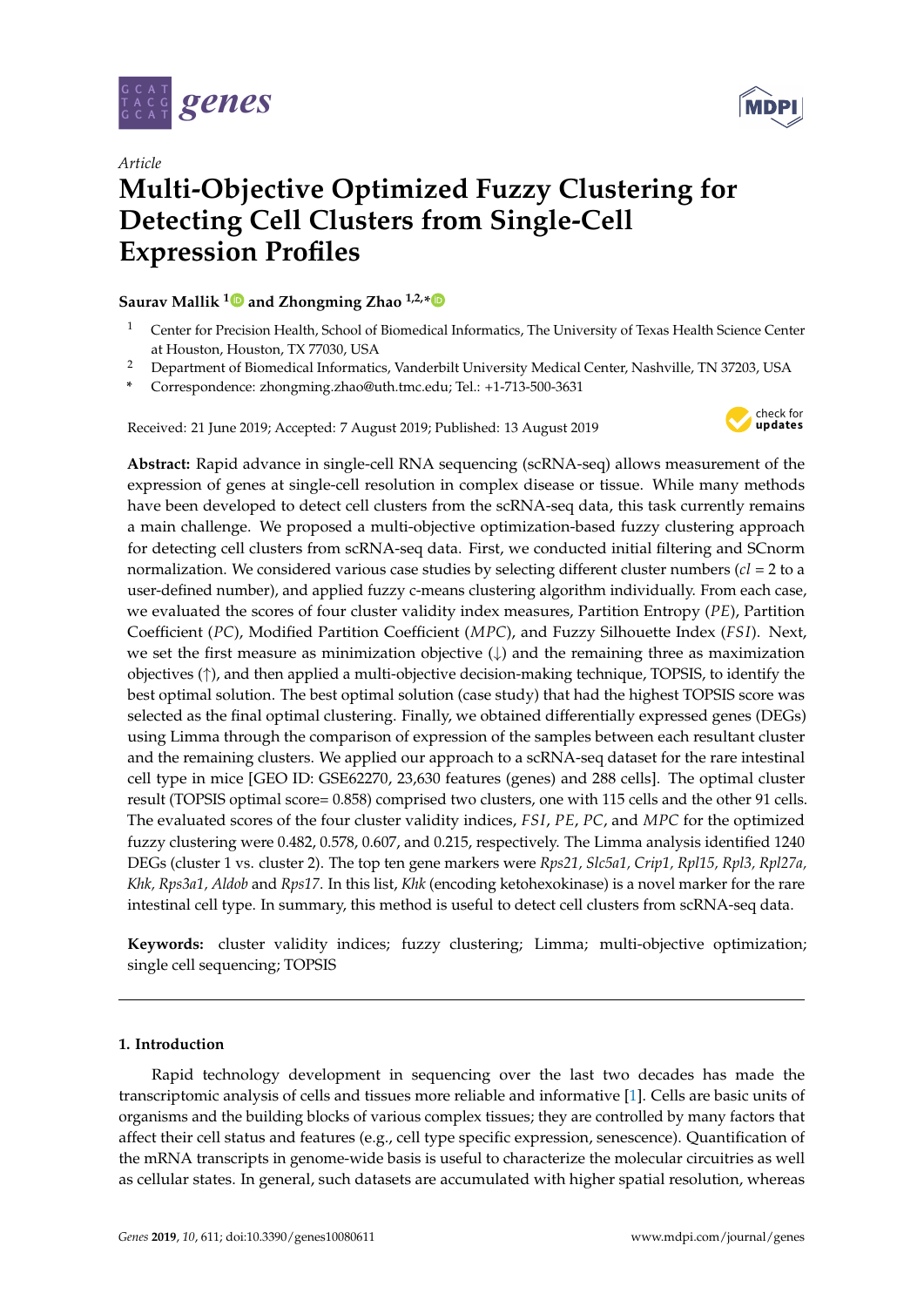the single-cell RNA sequencing (scRNA-seq) permits to conduct the transcriptome-wide analyses of single cells to discover the interesting biomedical insights as well as biological perception [\[1,](#page-18-0)[2\]](#page-18-1). As a heterogeneous cell population, scRNA-seq shows the levels of gene expression for each individual cell, while in bulk-tissue RNA sequencing, mean value of the expression signature in the basis of their cell population level has been evaluated. ScRNA-seq needs the isolation as well as lysis of the single cells, the transformation of their corresponding RNA to cDNA, and the amplification of the cDNA to produce the high-throughput sequencing libraries.

Here one important factor is evaluation of sensitivity of the scRNA-seq technique i.e., the probability for capturing and transforming a corresponding mRNA transcript that presents in a single cell to a cDNA biomolecule that present in the library. Another important factor is evaluation of the accuracy, i.e., how good the read quantification correlates with the actual expression of the mRNA. The third factor is the evaluation of precision in which the amplification happens, i.e., the technical variation related to the quantification. Moreover, the integration of precision, sensitivity, and the number of cells that have been used in analysis, evaluates the power for identifying the relative differences in the levels of expression. To choose a proper and efficient method among all the state-of-the-art scRNA-seq techniques, it requires to measure those parameters accurately. Major advantages and limitations of various scRNA-seq techniques have been well discussed in the field. In addition, Smart-seq technique was optimized for the full-length coverage, sensitivity, cost as well as accuracy [\[3\]](#page-18-2). Next, the enhanced version of this technique (enhanced Smart-seq2 technique) was developed by Picelli et al. in 2014 [\[4\]](#page-18-3) that is also useful in various works [\[5](#page-18-4)[–7\]](#page-18-5).

It is well-known that the characterization of entire cell types in any complex tissue needs the processing of at least a couple of thousand single cells [\[8\]](#page-19-0). Larger sample size would make the evaluation better. It is true that a larger number of cell type-related transcripts are not identified in current scRNA-seq because of the failure during the stage of amplification and the relative limitation of short read coverage. Consequently, a limited number of cell type-related genes might fail to affect the downstream analysis regime in sufficient way. Current discovery of droplet-based single-cell transcriptomics is helpful to perform the parallel profiling of the tens of thousands of the single cells at significantly low expense per cell. Various studies within the range of the transcriptomes of cells from 20 k and 70 k have already published  $[9-11]$  $[9-11]$ .

One of the major challenges of single-cell transcriptomics is the identification of the clusters of cells. Most recently, Kiselev et al. provided a comprehensive review of use and challenges of different unsupervised clustering algorithms on scRNA-seq data [\[12\]](#page-19-3). Unsupervised learning (clustering) has a key role to analyze scRNA-seq data since it can be applied to detect the putative cell types. In that review article, the advantages and shortcomings associated with the biological interpretation as well as annotation of the evolved clusters in different clustering algorithms were described. Andrews and Hemberg provided a survey of various computational methods to determine cell populations for scRNA-seq data [\[13\]](#page-19-4). Furthermore, Zhu et al. developed a novel technique, semisoft clustering which could classify both the pure cell types from the individual cells of the scRNA-seq gene expression profile [\[14\]](#page-19-5). Diaz-Mejia et al. compared four benchmarked algorithms, GSVA, CIBERSORT, ORA and GSEA to assign the cell type labels to the cell clusters in the scRNA-seq data [\[15\]](#page-19-6). Diaz-Mejia et al. chose the scRNA-seq datasets from various sources such as peripheral blood mononuclear cells, liver as well as retinal neurons for which the corresponding reference cell type-based gene expression signatures would be available. In addition, rare cell populations also play a significant role to detect the pathogenesis of cancer mediating angiogenesis, immune responses in cancer as well as other diseases. Antigen-related T cells are mandatory for forming the immunological memory [\[16](#page-19-7)[–18\]](#page-19-8). Endothelial progenitor cells are potential biomarkers for the tumor angiogenesis [\[19,](#page-19-9)[20\]](#page-19-10). Circulating tumor cells and their usability in management of the cancer as well as clinical data study were represented in Krebs et al. [\[21\]](#page-19-11). Stem cells can replace the damaged cells, and can also make treatment on several diseases such as heart diseases, Parkinson's disease, etc. [\[22\]](#page-19-12). In general, the number of methods developed for identifying the rare cell transcriptomes is very few. Among them, two algorithms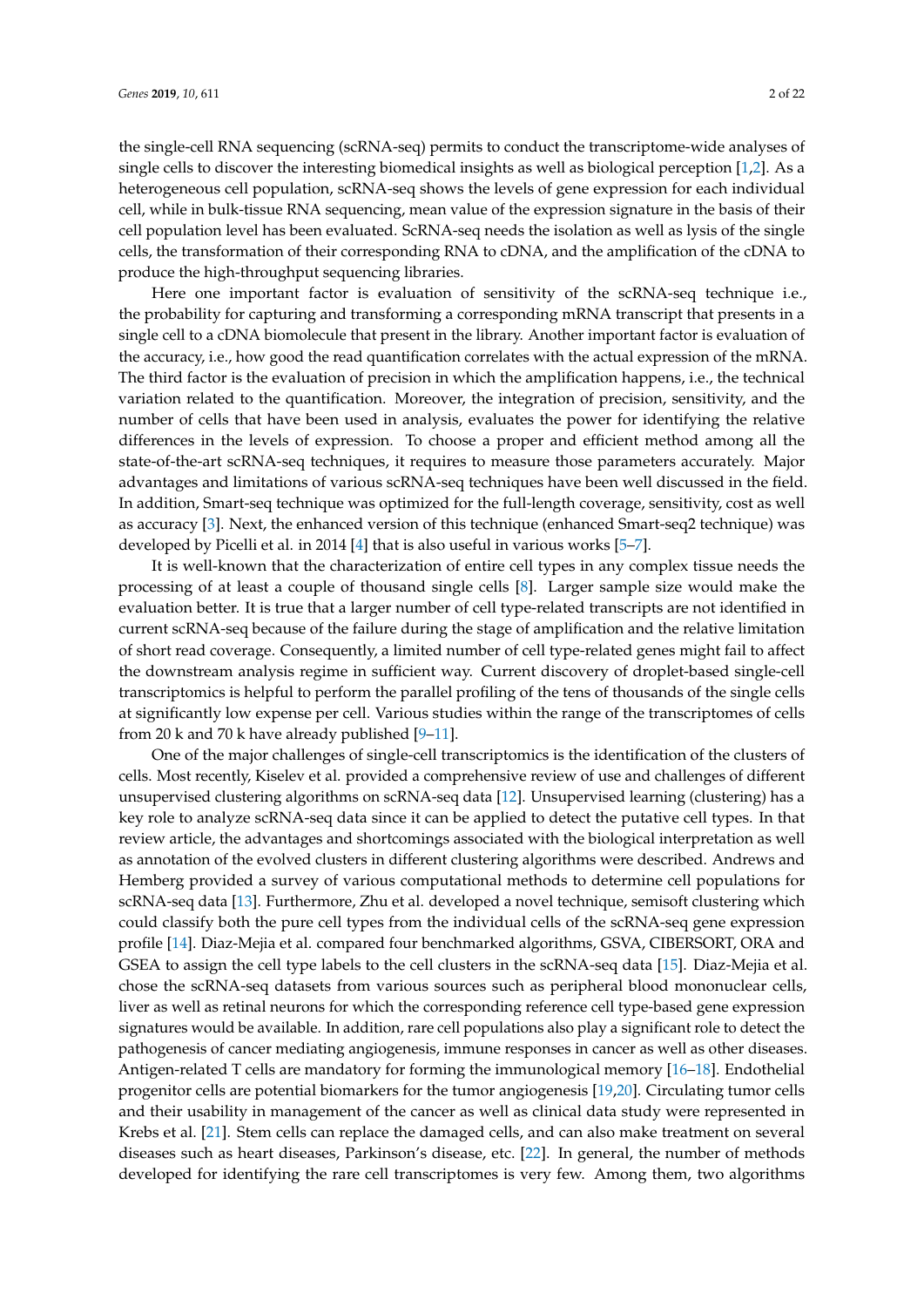(RaceID [\[23\]](#page-19-13) and GiniClust [\[24\]](#page-19-14)) work nicely. The two limitations of these algorithms are high elapsed time and lack of memory efficiency in case of large-scale oversized scRNA-seq profile. Hence, there are many approaches that were developed for satisfying different individual objectives for the analysis of the single-cell sequencing data.

In the literature, there are many articles about the identification of gene signature [\[25–](#page-19-15)[28\]](#page-19-16) or, biomarker [\[29](#page-20-0)[–31\]](#page-20-1) or, gene module [\[26](#page-19-17)[,32](#page-20-2)[,33\]](#page-20-3) or, transcriptome analysis [\[34](#page-20-4)[,35\]](#page-20-5) for microarray/RNA-seq data and the integration of multi-omics data [\[36–](#page-20-6)[40\]](#page-20-7). Among them, there are a few papers using fuzzy clustering for the microarray/RNA-seq data [\[41](#page-20-8)[,42\]](#page-20-9). However, there has been no study yet using multi-objective optimization and fuzzy clustering together on single-cell RNA-seq data. Therefore, in this article, we developed a new computational framework to identify cell clusters using multi-objective optimization and fuzzy clustering together on scRNA-seq data. Our method has several advantages in the application of fuzzy clustering and multi-objective optimization strategy. The intuition behind using fuzzy clustering and TOPSIS ("Technique for Order Preference by Similarity to an Ideal Solution") multi-objective optimization strategy is described as follows: (i) Fuzzy C-Means (FCM) is a kind of clustering strategy in which each sample point belonging to the cluster is characterized by its membership function. In general, FCM tries to maintain the membership matrix of the input dataset that has been updated on every iteration by estimating the associated weight of every sample point to evaluate its degree of membership. The summation of every sample point towards all the clusters is unity. The main benefits of this strategy to scRNA-seq data include its capability to form clusters of the overlapped sample points and the results satisfy the property of convergence. The potential limitations of the cluster validity are that the prior necessity of c value is required for the quality clustering outcomes and outliers might be assigned to the similar membership value in every cluster. These limitations make it less desirable for using any kind of gene expression data. (ii) TOPSIS method is used to identify the set of multi-objective optimized clusters. In the scRNA-seq data, the number of cell clusters varies among data sets. In this study, we attempted to identify the best set of multi-objective optimized clusters as measured by the quality of clustering, i.e., different clustering validity index measures. (iii) We performed a comparative analysis of our proposed method with the existing k-means clustering method. The comparative analysis indicated that our method outperformed over k-means clustering method.

Specifically, cell filtering and gene filtering were first performed for the single-cell data, and then normalized the data using the robust SCnorm normalization, respectively. We then considered various case studies through the selection of different cluster sizes, and used fuzzy c-means clustering algorithm, individually. For each case, we obtained the four cluster validity index measures, Partition Entropy, Partition Coefficient, Modified Partition Coefficient, and Fuzzy Silhouette Index. We set these four measures as objective functions in which first index was treated as minimization objective and rest of these three were assumed to be maximization objectives. Next we applied a multi-objective decision-making technique, TOPSIS with providing equal preference to each objective for detecting the multi-objective optimal (best) solution. From the optimal solution, we obtained the corresponding optimal cluster size along with cell-cluster information. We then performed Limma statistical package using the cell-cluster information to identify differentially expressed genes for each evolved cluster while compared to the rest. Furthermore, the top ten differentially expressed genes were considered to be the potential gene markers for the cluster. Furthermore, we conducted the KEGG pathway and Gene Ontology analyses through DAVID online database. Finally, our framework provided the multi-objective optimized clusters as well as potential gene markers for each cluster that might be useful to any scRNA-seq data.

#### **2. Materials and Methods**

In this article, we provided an extensive analysis to identify the single-cell clusters and gene markers, respectively using multi-objective optimization-based fuzzy clustering for a scRNA-seq gene expression dataset. See Figure [1](#page-3-0) for the flowchart.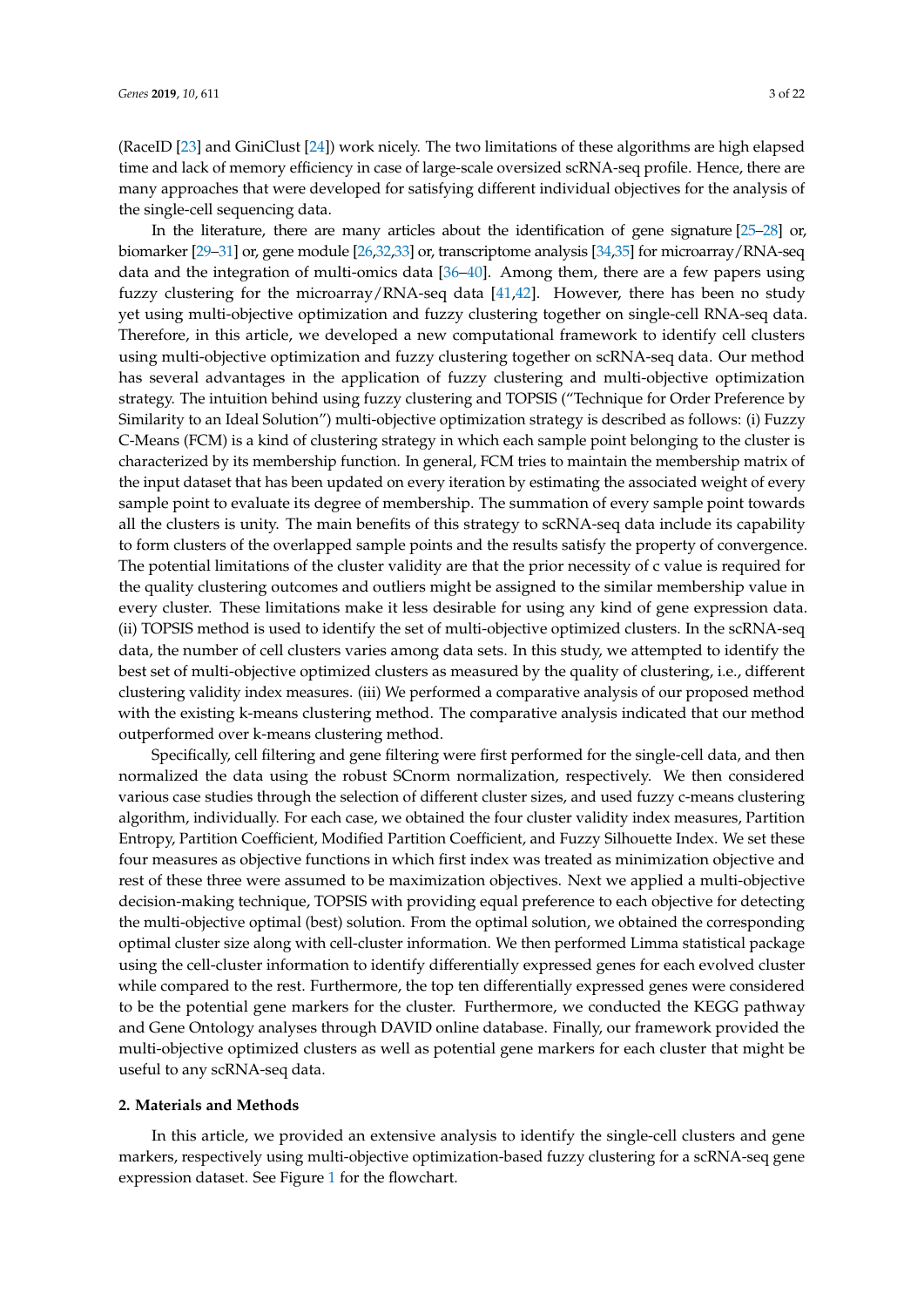<span id="page-3-0"></span>

**Figure 1.** Flowchart of the proposed analysis.

# *2.1. Initial Filtering*

First, we performed some filtering analysis on the initial data. According to the latest literature search [\[23](#page-19-13)[,43\]](#page-20-10), it had been noticed that the filtering criteria was not fixed anymore. Hence, we chose the standard cutoffs for cell filtering as well as gene filtering. However, first we transformed the count data to a Boolean matrix where the non-zero values were replaced by 1. Next, we counted the summation of all the non-zero values for each cell, and then chose those cells which contained the summation score greater than 2000. After that, we focused on gene filtering. Here we only selected those genes (features) that contained the summation of all the corresponding non-zero values greater than 3 and less than 500. Finally, we computed the feature-wise variance for each gene, and then chose some top highest variant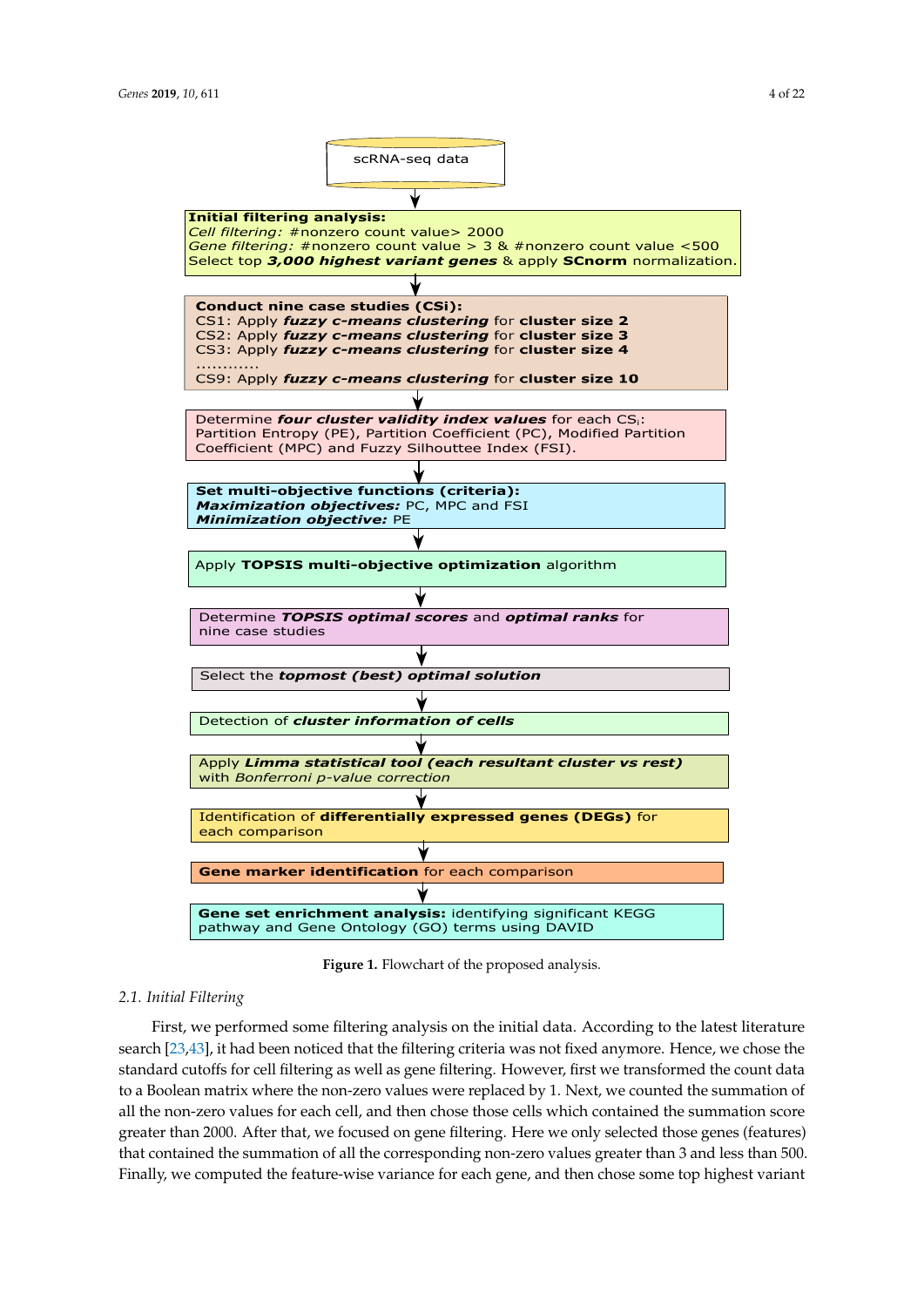genes for the next step. Thereafter, we identified the count-depth relationship through plot and then applied a recent robust normalization technique, SCnorm [\[44\]](#page-20-11) made for single-cell sequencing data.

Of note, prior to normalize through SCnorm normalization [\[44\]](#page-20-11), the relationship between the expression counts and the corresponding sequencing depth (named as the count-depth relationship or slope) for the experimental data should be verified. SCnorm normalizes across the cells for eliminating the effect of the sequencing depth on the counts. The genes were initially partitioned into 10 equally sized groups depending upon their non-zero median expression. In SCnorm, only those genes that had at least 10 non-zero expression values, were selected be default. SCnorm had initiated at the value of the parameter K equal to 1 that helped to normalize the data with the assumption that all the genes had to be normalized in a single group. The sufficiency of the score  $K = 1$  was estimated through determining the normalized count-depth relationship. To do so, all the genes were divided into 10 groups depending on their corresponding non-zero unnormalized median expression scores (considering equal group-size) and evaluated the mode for each corresponding group. Whenever all 10 modes were within 0.1 of zero, the value  $K = 1$  would be sufficient. While any of those modes was less than −0.1 or greater than 0.1, the SCnorm method attempted to normalize considering K = 2 and repeated the group-wise normalizations along with the corresponding estimation. It would continue until all those modes were within 0.1 of zero. Moreover, SCnorm method initially tried to fit the corresponding model for the value  $K = 1$ , and then subsequently increases the value of K until an approximate satisfactory stopping point had been reached. As the gene expression generally increased proportionally while increasing the sequencing depth, the count-depth relationships were required to evaluate near 1 for all the genes. In general, for single-cell data, those relationships were somehow variable across the genes. However, after the SCnorm normalization, the count-depth relationship could be evaluated on the normalized data profile where the slopes near zero signified successful normalization.

#### *2.2. Fuzzy Clustering for Finding Optimized Cell Clusters*

After normalization, we applied a well-known clustering algorithm, fuzzy c-means clustering for the initial number of clusters, *cl* = 2, 3, ...*udc* (where *udc* be a user-defined cluster size), signifying (*udc*-1) number of case studies, individually, and then computed four cluster validity indices: Partition Entropy, Partition Coefficient, Modified Partition Coefficient, and Fuzzy Silhouette Index from each case study.

Fuzzy c-means [\[45\]](#page-20-12) is a clustering algorithm based upon fuzzy membership concept in the domain of machine learning. Let Fuzzy c-means clustering algorithm makes partitions of *n* data features (data points)  $X = \{x_1, x_2, x_3, ..., x_n\}_{n \times a}$  into  $cl$  ( $1 \leq cl \leq n$ ) fuzzy clusters while every feature contains *a* number of attributes. Suppose  $Cen = \{cen_1, cen_2,cen_3, ..., cen_{cl}\}_{cl \times a}$  stands for the set of cluster centers, and  $U = [u_{jq}]_{cl \times n}$  is  $cl \times n$  matrix of the membership degrees where  $u_{jq}$  denotes the membership degree of *q th* feature to *clth* cluster center. The above matrix satisfies the following criteria: *cl* ∑  $\sum_{j=1} u_{jq} = 1$ ,  $u_{jq} \geq 0$  and  $u_{jq} \in [0,1]$ .

The fuzzy c-means algorithm applies the following objective function to obtain the optimal solution of the corresponding fuzzy optimal clustering. The objective function *J*<sub>fcm</sub> is be defined in the following:

$$
J_{fcm} = \sum_{j=1}^{cl} \sum_{q=1}^{n} u_{jq}^{m} ||x_q - cen_j||^2,
$$
\n(1)

where  $m$  ( $1 \le m \le \infty$ ) is the fuzzification coefficient denoting the fuzzy degree of clustering. In our work, we used m =1. Here  $|| * ||$  be any norm measuring the similarity between the cluster center and any measured data. The objective function *J*<sub>f cm</sub> should be minimized.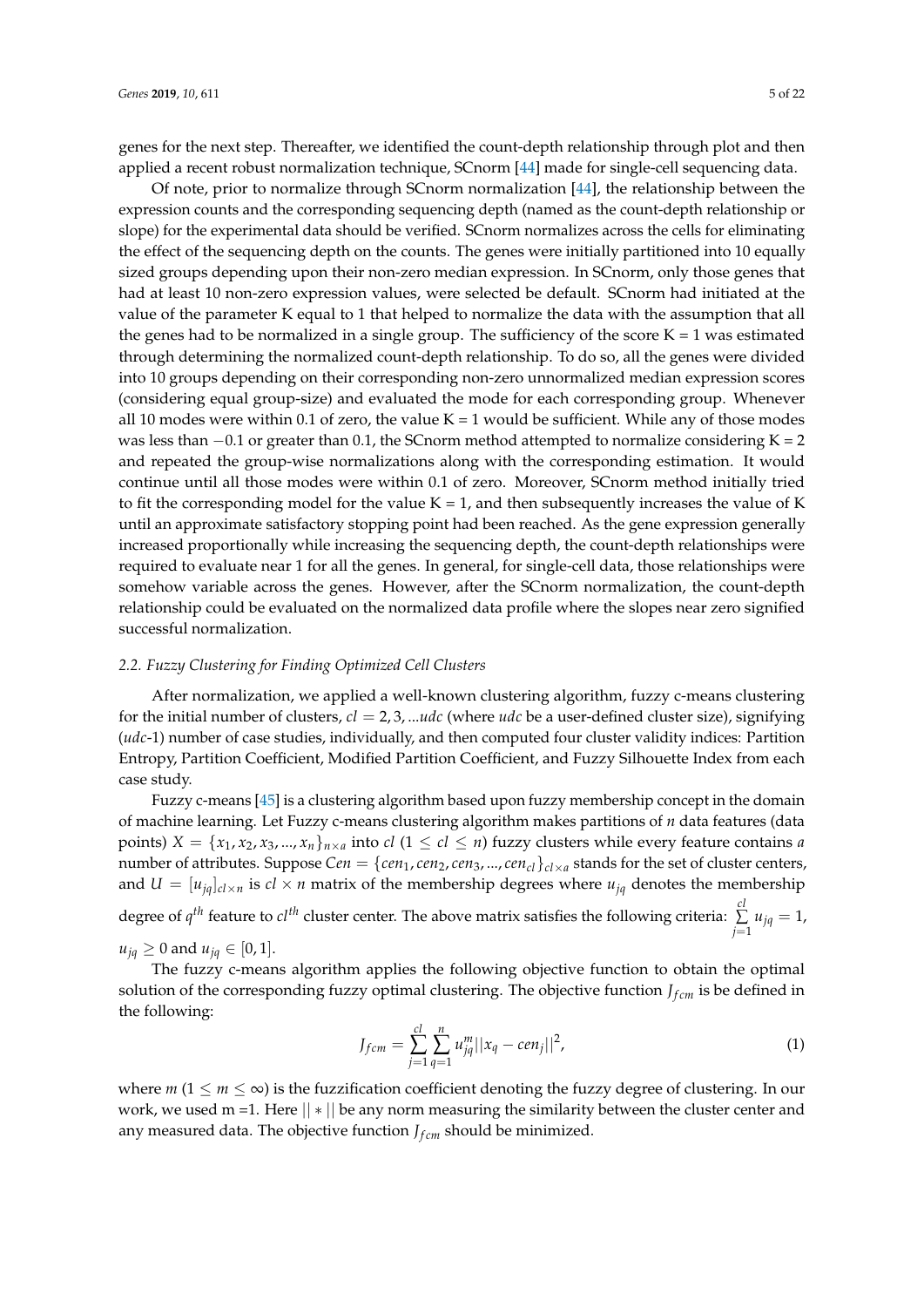The minimization of the objective function is performed through Lagrange multiplier technique under the constraint *cl* ∑  $\sum_{j=1} u_{jq} = 1$  (*q* = 1, 2, 3, ..., *n*), whereas the membership degree and the cluster centers have been updated by the following equations:

$$
u_{jq} = \sum_{s=1}^{cl} \left( \frac{||x_q - cen_j||}{||x_q - cen_s||} \right)^{2/(m-1)},
$$
\n(2)

$$
cen_j = \frac{\sum\limits_{q=1}^{n} (u_{jq}^m x_q)}{\sum\limits_{q=1}^{n} u_{jq}^m}.
$$
\n(3)

The algorithm terminates while the criteria  $max_{jq}|u^{i+1}_{jq} - u^i_{jq})| \leq \epsilon$  is satisfied, whereas  $\epsilon$  be a termination constant that lies between 0 and 1, while *i* denotes the iteration step id. This algorithm converges to either a local minimum or saddle point of the objective function *J*<sub>fcm</sub>.

# *2.3. Measuring Cluster Validity Index Measures*

Partition Entropy (PE) [\[46](#page-20-13)[,47\]](#page-20-14) and Partition Coefficient (PC) [\[47,](#page-20-14)[48\]](#page-20-15) are two cluster validity indices that were developed by James C. Bezdek. *PE* and *PC* were defined as follows:

$$
PE = -\frac{i}{n} \sum_{j=1}^{cl} \sum_{q=1}^{n} u_{jq} * log_e u_{jq}, \qquad (4)
$$

and

$$
PC = \frac{i}{n} \sum_{j=1}^{cl} \sum_{q=1}^{n} u_{jq}^2,
$$
 (5)

Modified Partition Coefficient (MPC) [\[49](#page-20-16)[,50\]](#page-20-17) was introduced for correcting the monotonic trend of *PC*. The values of *MPC* lie between 0 and 1. *MPC* was defined as follows:

$$
MPC = 1 - \frac{cl}{cl - 1}(1 - PC),
$$
\n(6)

Fuzzy Silhouette Index (FSI) [\[50](#page-20-17)[,51\]](#page-20-18) is such a measure where it selects the two such clusters in which *x<sup>q</sup>* contains the highest membership degrees. *FSI* was described in the following:

$$
FSI = \frac{\sum_{q=1}^{n} (u_{1q} - u_{2q})S(x_q)}{\sum_{q=1}^{n} (u_{1q} - u_{2q})},
$$
\n(7)

where

$$
S(x_q) = \frac{\beta(x_q, gt_j) - \delta(x_q, gt_j)}{\max\{\beta(x_q, gt_j), \delta(x_q, gt_j)\}}
$$
(8)

Here, a data feature (point)  $x_q$  is in the part of the cluster  $gt_j$ , ( $gt_j \in (gt_1, gt_2, gt_3, ..., gt_{cl})$ ); whereas  $\delta(x_q, g_t)$  is basically the intra-cluster distance that signifies the mean distance between  $x_q$  and all other points that belong to the same cluster, *gt<sup>j</sup>* . On the other hand, *β*(*xq*, *gtj*) is an inter-cluster distance that denotes the distance between *x<sup>q</sup>* and its neighbor cluster closest to the cluster *gt<sup>j</sup>* .

For obtaining the optimal clusters, *PC*, *MPC*, and *FSI* should be maximized, while *PE* should be minimized.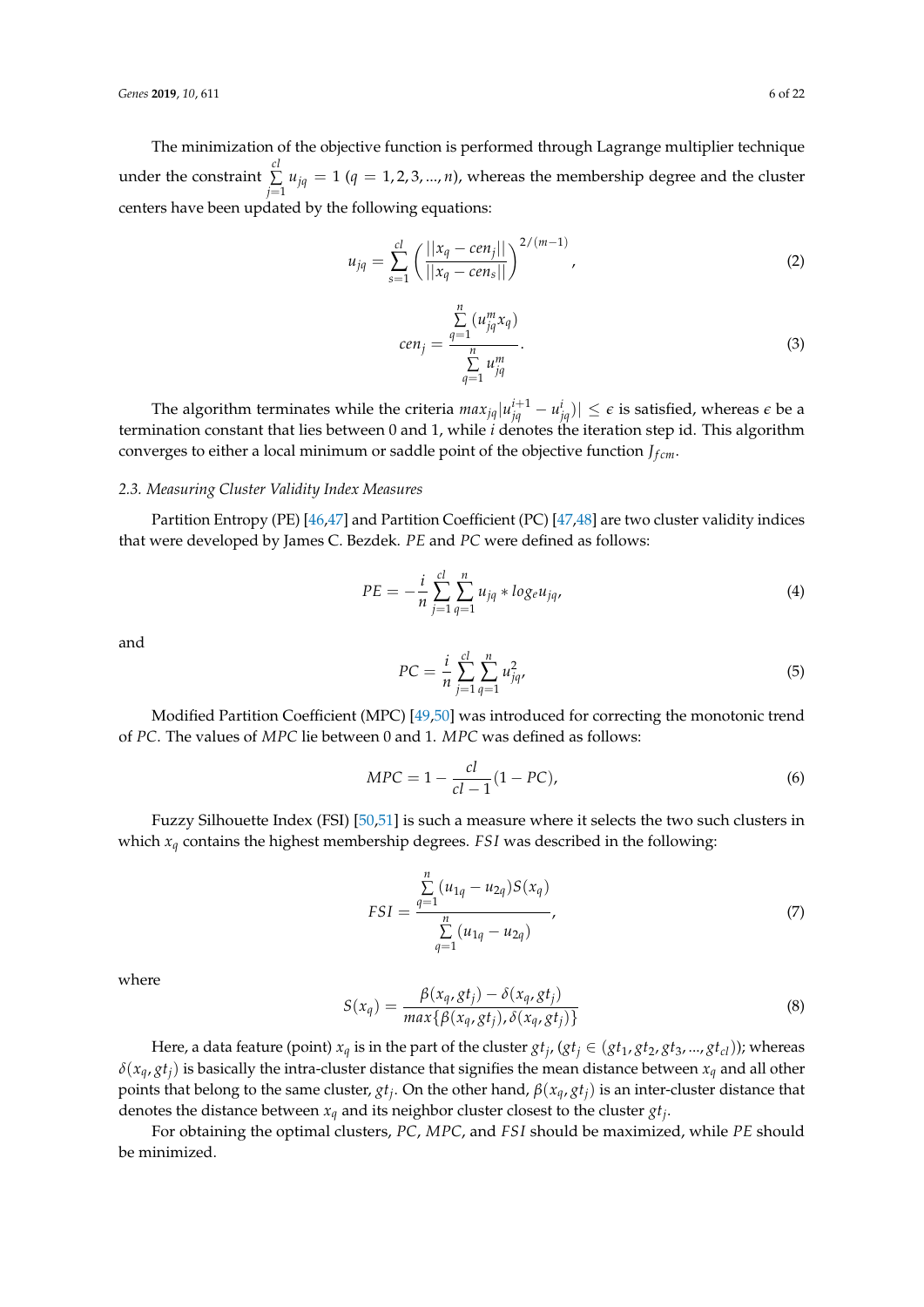After producing the values of these four measures for each case study, we applied a multi-criterion decision-making model, TOPSIS ("Technique for Order Preference by Similarity to an Ideal Solution") [\[52,](#page-21-0)[53\]](#page-21-1).

First the decision matrix was constructed, and the weight of criteria was evaluated. Suppose, *Y* = *y*<sub>*ij*</sub> is a decision matrix and *Wt* = (*wt*<sub>1</sub>, *wt*<sub>2</sub>, *wt*<sub>3</sub>, ..., *wt*<sub>n</sub>) is a weight vector, (*y*<sub>*ij*</sub> ∈ *R*, *wt*<sub>*j*</sub> ∈ *R* and  $wt_1 + wt_2 + wt_3 + ... + wt_n = 1$ . Of note, the criteria of the functions could be one of the two types: (i) benefit functions (maximization is better), or, (ii) cost functions (minimization is better).

Next, the normalized decision matrix was computed. In this step, different attribute dimensions were converted into the non-dimensional attributes that allowed the comparisons toward the criteria. Since the different criteria were generally evaluated in different units, the evaluation scores in the corresponding matrix *Y* were required to convert into a normalized scale. The normalized values could be performed through one of the popular standardized formulas. The most useful techniques of computing the normalized score *nij* were as follows.

$$
n_{ij} = \frac{y_{ij}}{\sqrt{\sum_{i=1}^{m} y_{ij}^2}},\tag{9}
$$

$$
n_{ij} = \frac{y_{ij}}{\max_i y_{ij}},
$$
\n(10)

$$
n_{ij} = \begin{cases} \frac{y_{ij} - \min_j y_{ij}}{\max_j y_{ij} - \min_j y_{ij}}, & \text{if } C_i \text{ denotes benefit objective (criterion) } (\uparrow) \\ \frac{\max_j y_{ij} - y_{ij}}{\max_j y_{ij} - \min_j y_{ij}}, & \text{if } C_i \text{ becomes cost objective } (\downarrow) \end{cases}
$$
(11)

for  $i = 1, 2, 3, ..., m$ , and  $j = 1, 2, 3, ..., n$ .

After that, the weighted normalized decision matrix  $v_{ij}$  was determined through the following manner:

$$
v_{ij} = wt_j n_{ij}, \tag{12}
$$

for  $i = 1, 2, 3, \dots, m$  and  $j = 1, 2, 3, \dots, n$ . where  $wt_i$  denoted the corresponding weight of *j*-th criterion, and  $\sum_{n=1}^{\infty}$  $\sum_{j=1} w t_j = 1.$ 

Next, the positive ideal alternative and the negative ideal alternative were evaluated. The ideal positive solution was the solution which maximized the benefit portion of the criteria as well as minimized the cost portion of criteria. On the other hand, the negative ideal solution was the solution that maximized the cost section of the criteria along with minimizing the benefit section of the criteria. Positive ideal solution,  $AB^+$  contained the following form:

$$
AB^{+} = (v_1^{+}, v_2^{+}, v_3^{+}, ..., v_n^{+}) = ((\max_{i} v_{ij} | j \in I), (\min_{i} v_{ij} | j \in J)).
$$
\n(13)

and negative ideal solution *AB*<sup>−</sup> contained as follows:

$$
AB^{-} = (v_1^{-}, v_2^{-}, v_3^{-}, ..., v_n^{-}) = ((\min_i v_{ij} | j \in I), (\max_i v_{ij} | j \in J)),
$$
\n(14)

where *I* and *J* were related to the benefit portion of the criteria and the cost portion of the criteria, respectively, *i* = 1, 2, 3, ..., *m* and *j* = 1, 2, 3, ..., *n*.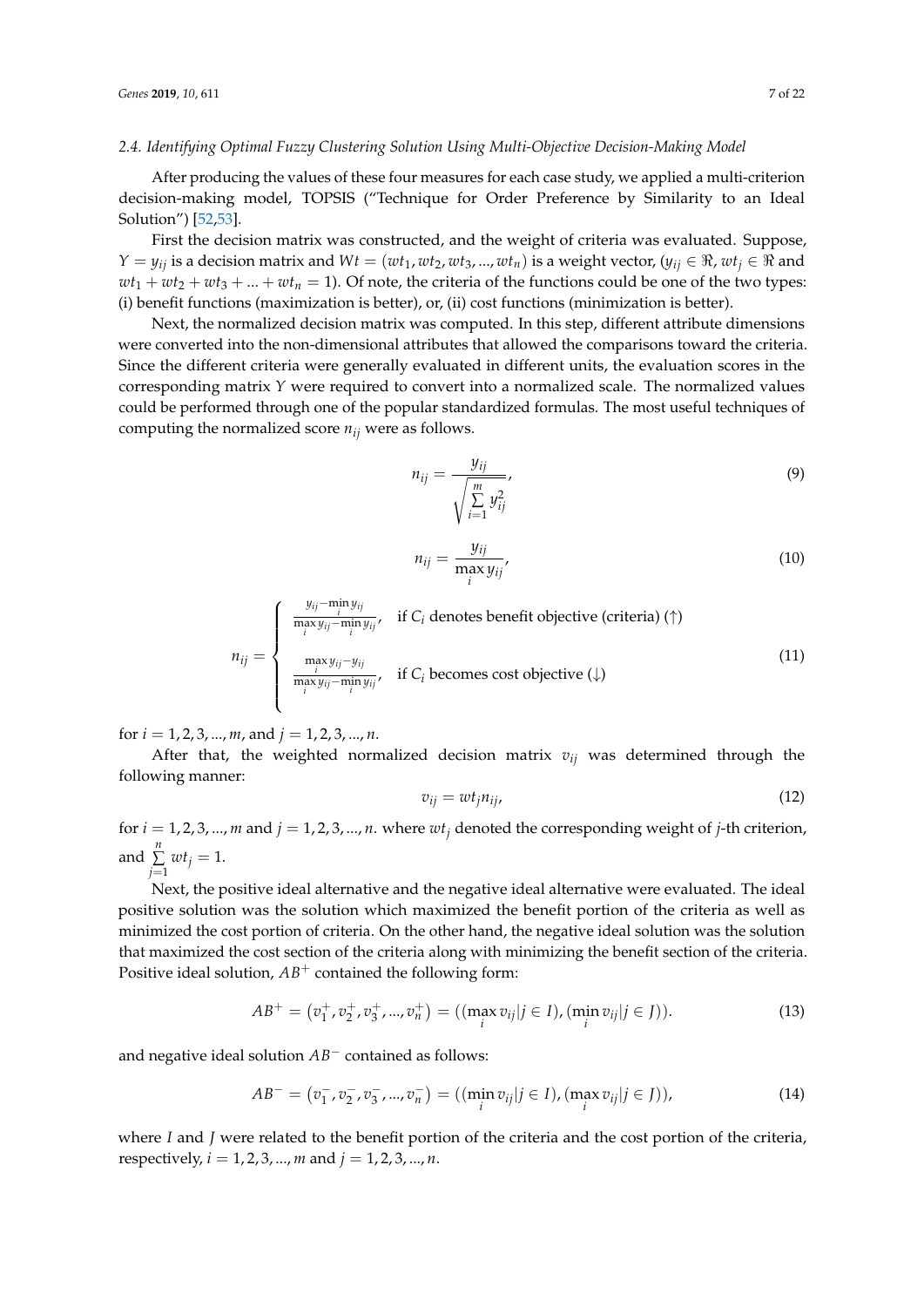The separation measures were computed from the positive ideal solution and from the negative ideal solution. Here, in TOPSIS approach, distance metrics were used. The separation of every alternative obtained from the positive ideal solution was demonstrated as below:

$$
ds_i^+ = \left(\sum_{j=1}^n (v_{ij} - v_j^+)^p\right)^{1/p},\tag{15}
$$

where  $i = 1, 2, 3, ..., m$ , and  $p \ge 1$ . On the other hand, the separation of every alternative obtained from the negative ideal solution was described in the following:

$$
ds_i^- = \left(\sum_{j=1}^n (v_{ij} - v_j^-)^p\right)^{1/p},\tag{16}
$$

where  $i = 1, 2, 3, ..., m$ , and  $p \ge 1$ .

Now in the case of  $p = 2$ , the most useful traditional n-dimensional Euclidean metrics were produced as below:

$$
ds_i^+ = \sqrt{\sum_{j=1}^n (v_{ij} - v_j^+)^2},\tag{17}
$$

and

$$
ds_i^- = \sqrt{\sum_{j=1}^n (v_{ij} - v_j^-)^2},\tag{18}
$$

where *i* = 1, 2, 3, ..., *m*.

After that, we computed the relative closeness (RC) of *i*-th alternative  $AB_j$  with respect to  $AB^+$ that was described as below:

$$
RC_i = \frac{ds_i^-}{ds_i^- + ds_i^+},\tag{19}
$$

where  $0 \le RC_i \le 1$ , and  $i = 1, 2, 3, ..., m$ . Finally, we ranked a set of alternatives in descending order of the corresponding score of *RC<sup>i</sup>* .

In the TOPSIS algorithm, we provided the scores of the four cluster validity index measures for the (*udc*-1) number case studies (*cl* = 2, 3, ..., *udc*), where Partition Coefficient, Modified Partition Coefficient, and Fuzzy Silhouette Index were three objectives to be maximized, and Partition Entropy was the objective to be minimized. Using this multi-objective optimization technique with providing equal weight to each objective, we determined the TOPSIS optimal score for each study. Higher score signified here better rank. The top ranked case study denoted here the final optimal solution. Hence, we only considered the final optimal solution among those case studies, and remaining solutions were discarded. The four cluster validity indices for the optimal solution that signified the quality of the underlying clustering, were represented in the final clustering result. From the optimal clustering, we also obtained the number of best optimal cluster size used for the clustering, and also cluster information of the cells that would be used for the next step, differentially expressed gene identification.

### *2.5. Identification of Differentially Expressed Genes through Statistical Test*

In this step, we applied Limma statistical tool [\[40,](#page-20-7)[54\]](#page-21-2) that used Empirical Bayes test using the cluster information of the cells for each resultant cluster in compared to the rest of the clusters, and generated the *p*-value for each gene (feature). The *p*-values were then adjusted by the most stringent *p*-value correction strategy, Bonferroni method [\[55\]](#page-21-3). Those genes that contained adjusted *p*-value less than 0.05, were considered to be differentially expressed genes. The top genes were then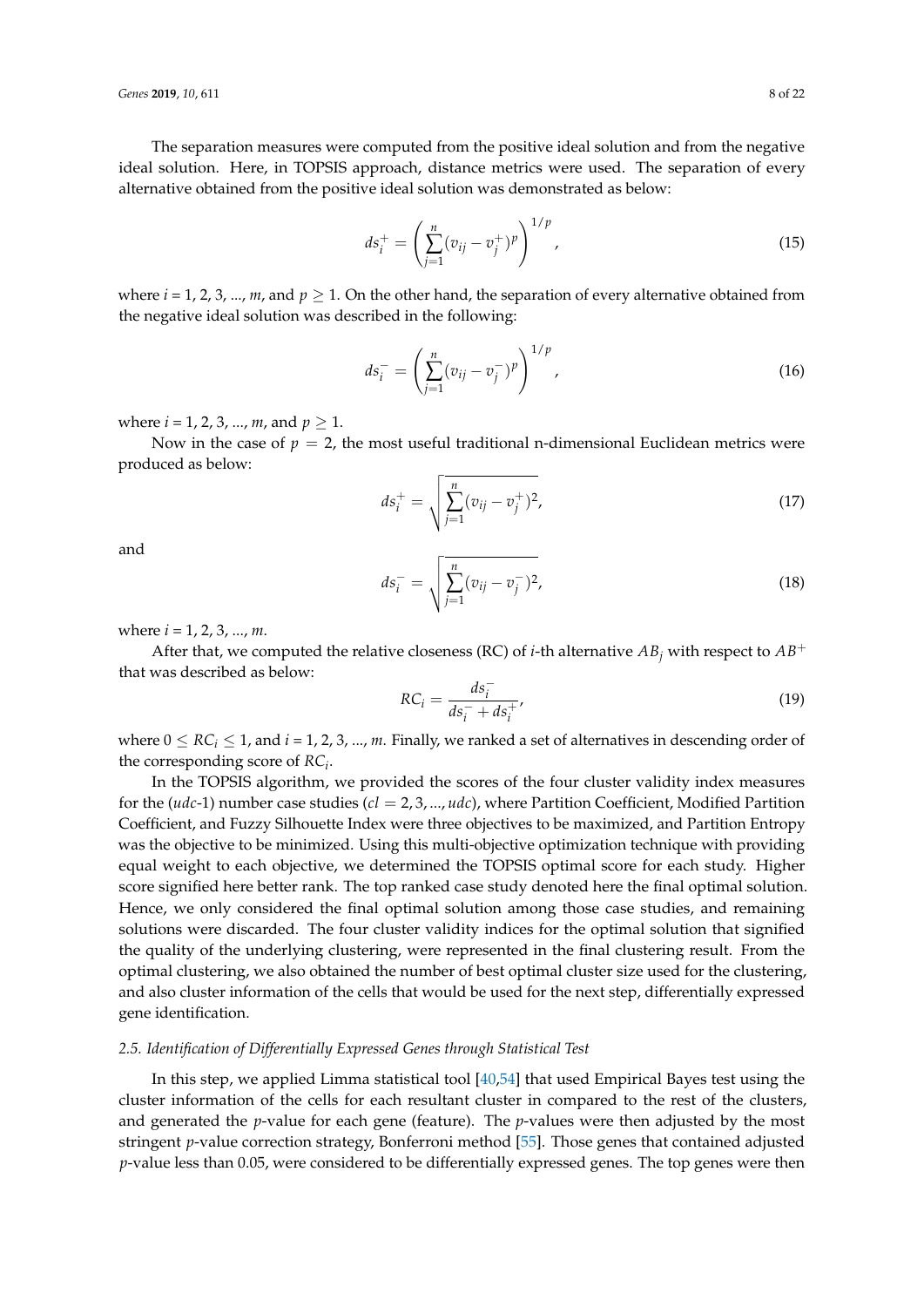searched in the literature to know whether there was any connection of them with any disease or biological function or not.

## *2.6. Gene Set Enrichment Analysis*

We conducted KEGG pathway and Gene Ontology (GO) enrichment analysis for the differentially expressed genes for each resultant cluster vs. the rest clusters using DAVID online tool. After this analysis, we considered those pathways or GO-terms were significant if the Bonferroni corrected *p*-values were less than 0.05.

# *2.7. Identification of Novel Gene Markers*

The top genes that were found to be associated with neither any disease or biological function in any literature, nor significantly enriched in any KEGG pathway or GO-term, were chosen as novel gene markers.

# **3. Results**

## *3.1. Source Dataset*

In this study, we first proposed single-cell cluster identification method based on multi-objective optimization for scRNA-seq gene expression data. The R code is available at [https://github.com/](https://github.com/sauravmtech2/MOO-FUZZ-for-scRNAseq-) [sauravmtech2/MOO-FUZZ-for-scRNAseq-.](https://github.com/sauravmtech2/MOO-FUZZ-for-scRNAseq-) Then, we evaluated the method by using the count data of "*Whole Organoid Replicate 1*" within a single-cell mRNA sequencing dataset (GEO ID: GSE62270). This dataset has initially contained 23,630 features (genes) and 288 cells in mice. Here, we provided our evaluate results.

# *3.2. Filtering Analysis*

In the cell filtering, we selected a total of 206 cells in this step. In the gene filtering, the number of the selected filtered genes became 11,466. After computing the gene-wise variance, we chose top 3000 highest variant genes for the later step. We illustrated the count-depth relationship plot in Figure [2A](#page-9-0). Next, we then normalized the data using the SCnorm normalization technique. In our study, the value of K in count-depth relationship plot was evaluated 4 (the four groups of slopes colored as sky, blue, magenta and red sequenced from lowest to highest expression median score) while all those 10 slope densities had the absolute slope mode < 0.1 (default cutoff). However, the normalization of the highly expressed genes would be good, whereas the lowly expressed (and moderately expressed) genes might be over-normalized and they generated negative slopes.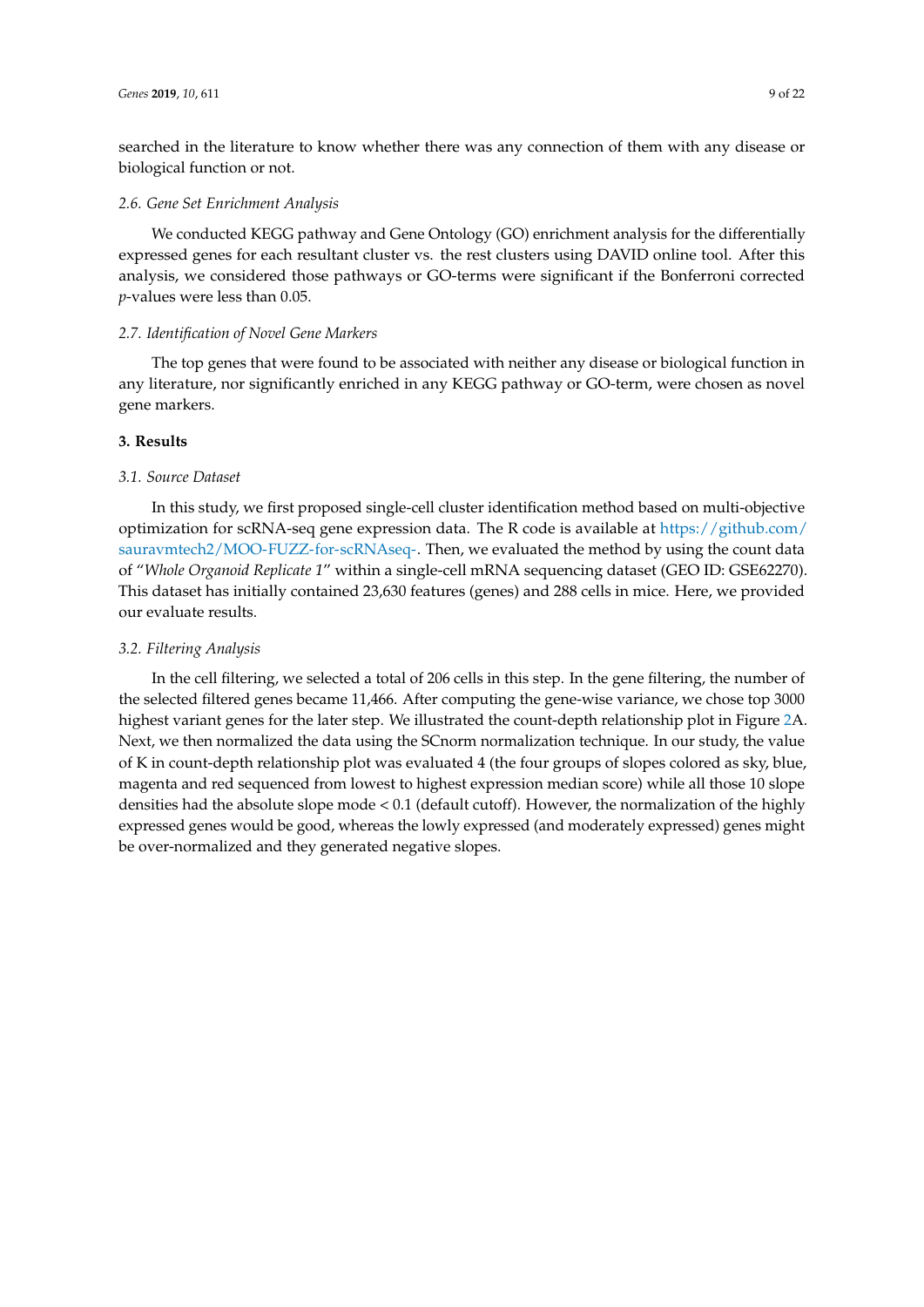<span id="page-9-0"></span>







**Figure 2.** Plots of normalization and fuzzy membership. (**A**) Count-depth relation plot during SCnorm normalization for the scRNA-seq gene expression data. (**B**) Boxplot for the fuzzy membership scores of the cells for the two resultant clusters. (**C**) Fuzzy membership scores of the cells for the two resultant clusters.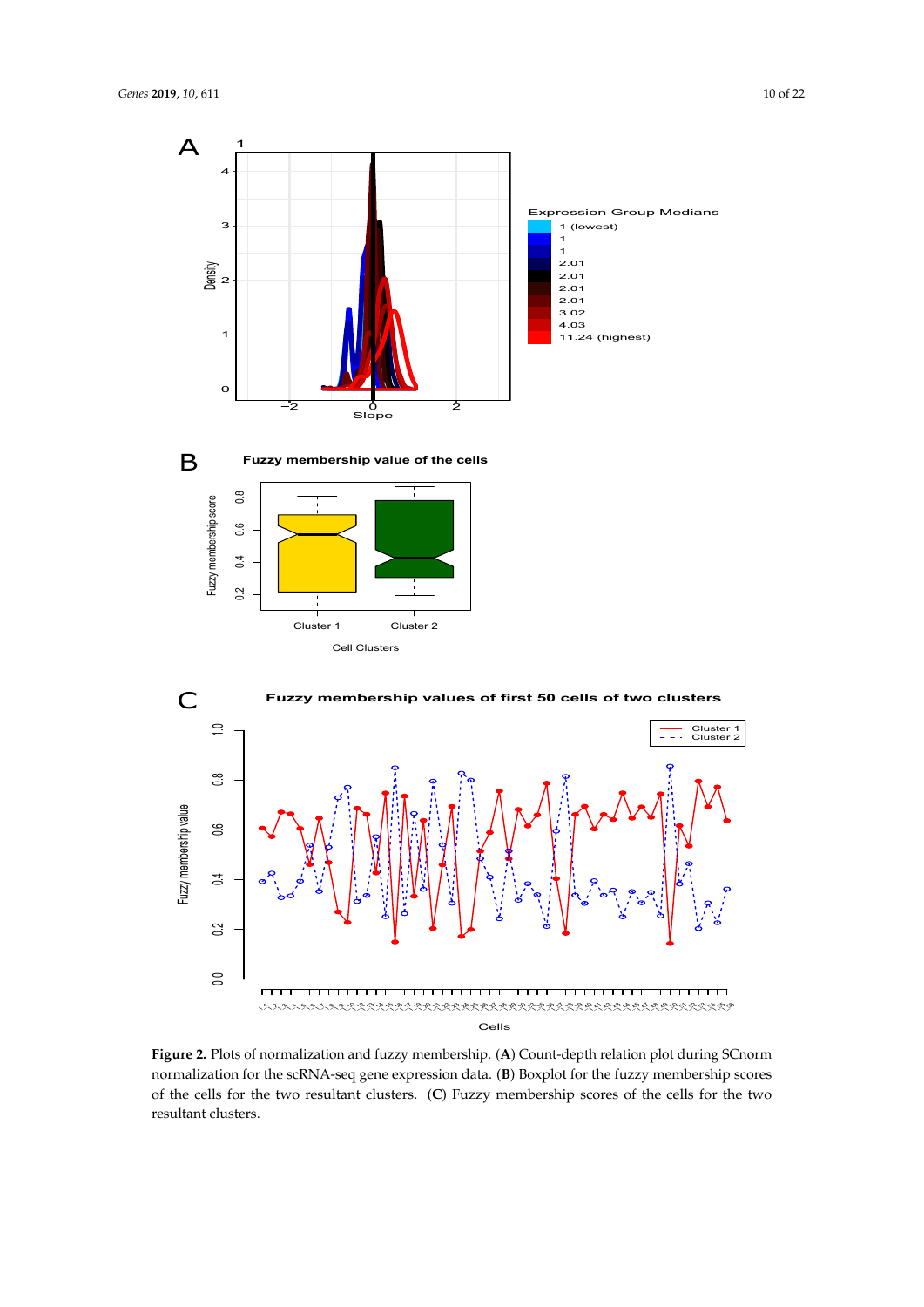# *3.3. Fuzzy Clustering of Cells*

For clustering the cells, we applied fuzzy c-means clustering for different initial number of clusters, *cl* = 2, 3, ..., 10 (nine case studies as *udc* = 10 here), individually, and produced the values of the four cluster validity indices: *FSI*, *PE*, *PC*, and *MPC*. See Table [1](#page-10-0) for details.

#### *3.4. Finding Optimal Clustering (Solution) Using Multi-Objective Optimization*

We used TOPSIS multi-objective optimization technique on the nine case studies using *FSI*, *PC*, and *MPC* scores as maximal objectives and *PE* as minimal objective, and obtained the final optimal score of these nine case studies. The higher TOPSIS optimal score signified better rank. Here the case study for *cl* = 2 produced highest TOPSIS optimal score (=0.8584), and hence, it had topmost optimal rank. Now we chose the result for this case study and the results of the remaining case studies were simply eliminated. See Figure [2A](#page-9-0) for the count-depth relation plot during the intermediate step, SCnorm normalization. We provided Table [1](#page-10-0) for the details of the TOPSIS optimal scores and Table [2](#page-11-0) for the TOPSIS optimal ranks. We obtained 115 cells in one cluster and remaining 91 cells in the other cluster. The participating cells of the evolved clusters were notified in Table [3.](#page-11-1) In addition, we included a boxplot representation of those membership values where their mean score for each cluster was clearly illustrated Figure [2B](#page-9-0). The fuzzy membership degree values of these cells in each of these two resultant clusters are illustrated in Figure [2C](#page-9-0). However, the graphical representation of the TOPSIS optimal scores for the nine case studies were represented in Figure [3A](#page-12-0), whereas the overall representation of these two resultant clusters (PCA plot) were depicted in Figure [3B](#page-12-0). The obtained values of these four cluster validity indices, *FSI*, *PE*, *PC*, and *MPC* for the optimized fuzzy clustering were 0.482, 0.578, 0.607 and 0.215, respectively. Of note, as shown in Figure [3A](#page-12-0), the TOPSIS optimal score decreases every time when the number of clusters decreases. In addition, in the experimental data, there was small number of cells (only 206 cells) in the single organoid that we chose before clustering. Therefore, we checked the first nine cases (#cluster = 2 to 10) because those clusters had good scores to evaluate. The case study that had highest optimal score, was finally considered to be the final outcome of clustering, where other case studies were simply neglected. In addition, since the cell size in the data was small and the curve of optimal score was going down every time when increasing the cluster size, there was no need to check for the cases with cluster size >10.

| Case Study (CS) ID | cl            | $FSI(\uparrow^a)$ | b <sub>1</sub><br>$PE(\downarrow$ | $PC(\uparrow a)$ | $MPC(\uparrow^a)$ |
|--------------------|---------------|-------------------|-----------------------------------|------------------|-------------------|
| CS1                | $\mathcal{L}$ | 0.482             | 0.578                             | 0.607            | 0.215             |
| CS <sub>2</sub>    | 3             | 0.543             | 0.886                             | 0.482            | 0.224             |
| CS <sub>3</sub>    | 4             | 0.588             | 0.117                             | 0.373            | 0.164             |
| CS <sub>4</sub>    | 5             | 0.632             | 0.139                             | 0.304            | 0.130             |
| CS <sub>5</sub>    | 6             | 0.333             | 0.157                             | 0.246            | 0.095             |
| C <sub>S6</sub>    | 7             | 0.364             | 0.172                             | 0.215            | 0.085             |
| CS <sub>7</sub>    | 8             | 0.340             | 0.185                             | 0.190            | 0.075             |
| CS <sub>8</sub>    | 9             | 0.328             | 0.197                             | 0.165            | 0.061             |
| CS9                | 10            | 0.267             | 0.209                             | 0.153            | 0.059             |

<span id="page-10-0"></span>Table 1. The cluster validity scores for the nine case studies from the scRNA-seq gene expression dataset.

*<sup>a</sup>* maximization index, *<sup>b</sup>* minimization index.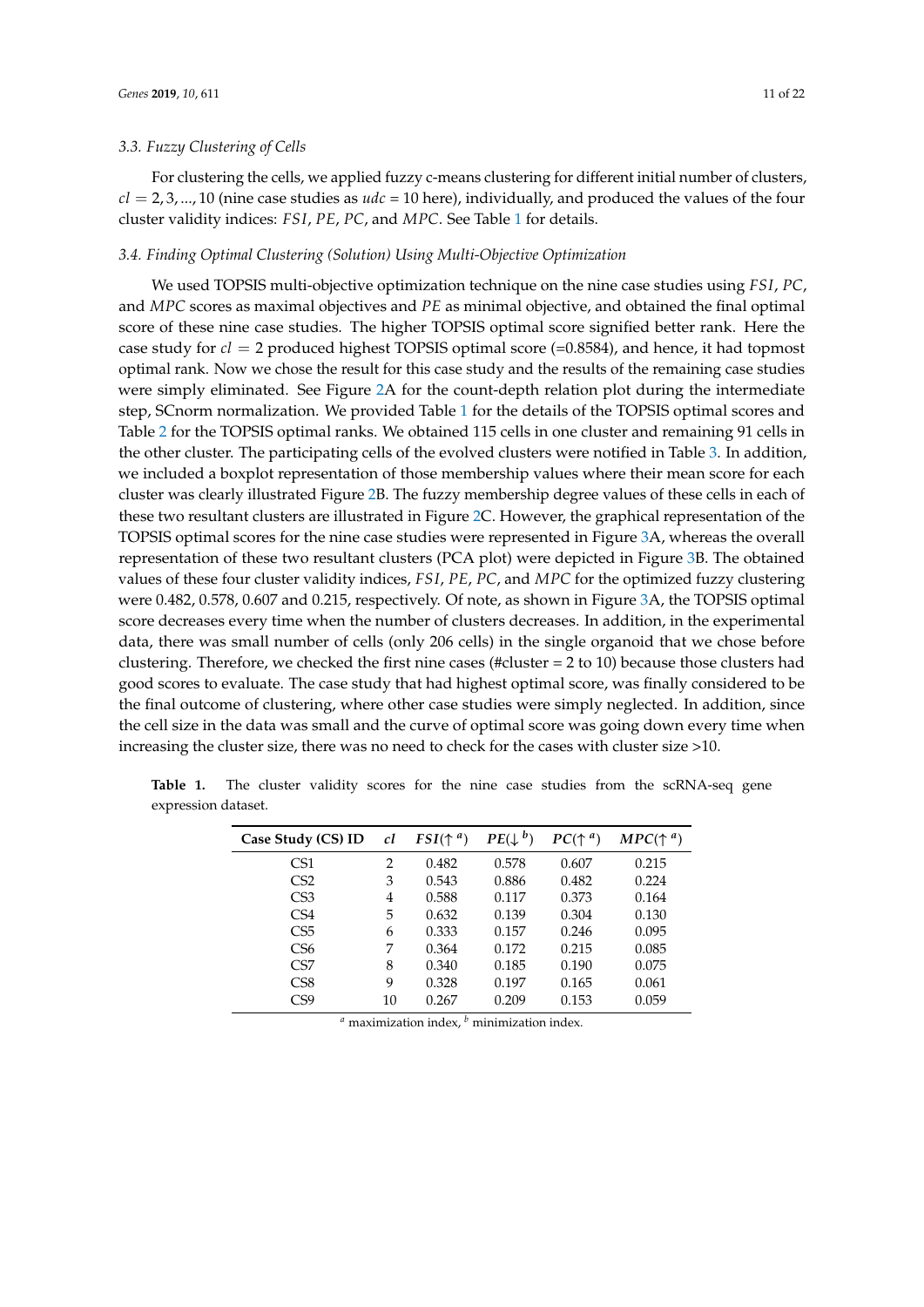|                 |   | Case Study (CS) ID cl TOPSIS Optimal Score Optimal Rank |   |
|-----------------|---|---------------------------------------------------------|---|
| CS <sub>1</sub> | 2 | 0.858                                                   |   |
| CS <sub>2</sub> | З | 0.798                                                   |   |
| CS <sub>3</sub> | 4 | 0.602                                                   | З |
| CS <sub>4</sub> | 5 | 0.481                                                   | 4 |
| CS <sub>5</sub> | 6 | 0.236                                                   | 5 |
| CS <sub>6</sub> | 7 | 0.186                                                   |   |
| CS7             | 8 | 0.123                                                   |   |
| CS <sub>8</sub> | 9 | 0.070                                                   | 8 |
| ~S9             |   |                                                         |   |

<span id="page-11-0"></span>**Table 2.** TOPSIS optimal scores and optimal ranks for the nine case studies of fuzzy c-means clustering from the scRNA-seq gene expression dataset.

<span id="page-11-1"></span>

| Table 3. Two resultant clusters and their participating cells after optimized fuzzy clustering $(cl = 2)$ |  |  |
|-----------------------------------------------------------------------------------------------------------|--|--|
| from the scRNA-seq gene expression dataset.                                                               |  |  |

| <b>Cluster ID</b> | # Cells | Cell IDs                                                                                                                                                                                                                                                                                                                                                                                                                                                                                                                                                                                                                                                                                                                                                                                                                                                                                                            |
|-------------------|---------|---------------------------------------------------------------------------------------------------------------------------------------------------------------------------------------------------------------------------------------------------------------------------------------------------------------------------------------------------------------------------------------------------------------------------------------------------------------------------------------------------------------------------------------------------------------------------------------------------------------------------------------------------------------------------------------------------------------------------------------------------------------------------------------------------------------------------------------------------------------------------------------------------------------------|
| Cluster 1         | 115     | $1\ 1, 1\ 2, 1\ 3, 1\ 4, 1\ 5, 1\ 7, 1\ 12, 1\ 13, 1\ 15, 1\ 17, 1\ 20, 1\ 23,$<br>$1\ 26$ , $1\ 27$ , $1\ 28$ , $1\ 30$ , $1\ 32$ , $1\ 35$ , $1\ 36$ , $1\ 39$ , $1\ 40$ , $1\ 41$ , $1\ 42$ ,<br>I_43, I_44, I_45, I_47, I_48, I_49, I_51, I_52, I_53, I_54, I_55,<br>$I$ 56, $I$ 58, $I$ 59, $I$ 61, $I$ 62, $I$ 66, $I$ 67, $I$ 68, $I$ 70, $I$ 71, $I$ 72,<br>I 73, I 75, I 76, I 77, I 79, I 80, I 81, I 86, I 87, I 92, I 93,<br>$I_{\cdot}$ 96, II 1, II 3, II 4, II 11, II 17, II 18, II 20, II 24, II 27,<br>II 28, II 31, II 34, II 39, II 40, II 41, II 42, II 44, II 46,<br>II_48, II_56, II_57, II_58, II_66, II_69, II_73, II_74, II_75,<br>II 76, II 79, II 80, II 83, II 87, II 88, II 89, II 95, III 10,<br>III 14, III 16, III 21, III 35, III 36, III 39, III 40, III 45,<br>III_46, III_49, III_51, III_54, III_55, III_56, III_59, III_68,<br>III 74, III 79, III 82, III 84, III 89, III 95 |
| Cluster 2         | 91      | $I$ 6, $I$ 8, $I$ 9, $I$ 10, $I$ 14, $I$ 16, $I$ 19, $I$ 21, $I$ 22, $I$ 24, $I$ 25,<br>I_29, I_37, I_38, I_50, I_57, I_64, I_65, I_69, I_78, I_82, I_83,<br>$184, 185, 188, 189, 191, 194, 195, 112, 115, 116, 118,$<br>II 9, II 10, II 12, II 13, II 14, II 15, II 19, II 21, II 23, II 26,<br>II_30, II_33, II_36, II_37, II_47, II_51, II_52, II_53, II_54,<br>II_59, II_62, II_63, II_64, II_67, II_68, II_70, II_72, II_77,<br>II_78, II_85, II_93, III_1, III_8, III_17, III_23, III_25, III_28,<br>III 29, III 33, III 34, III 38, III 47, III 48, III 58, III 64,<br>III_66, III_67, III_70, III_71, III_72, III_73, III_75, III_78,<br>III_81, III_83, III_87, III_88, III_91                                                                                                                                                                                                                             |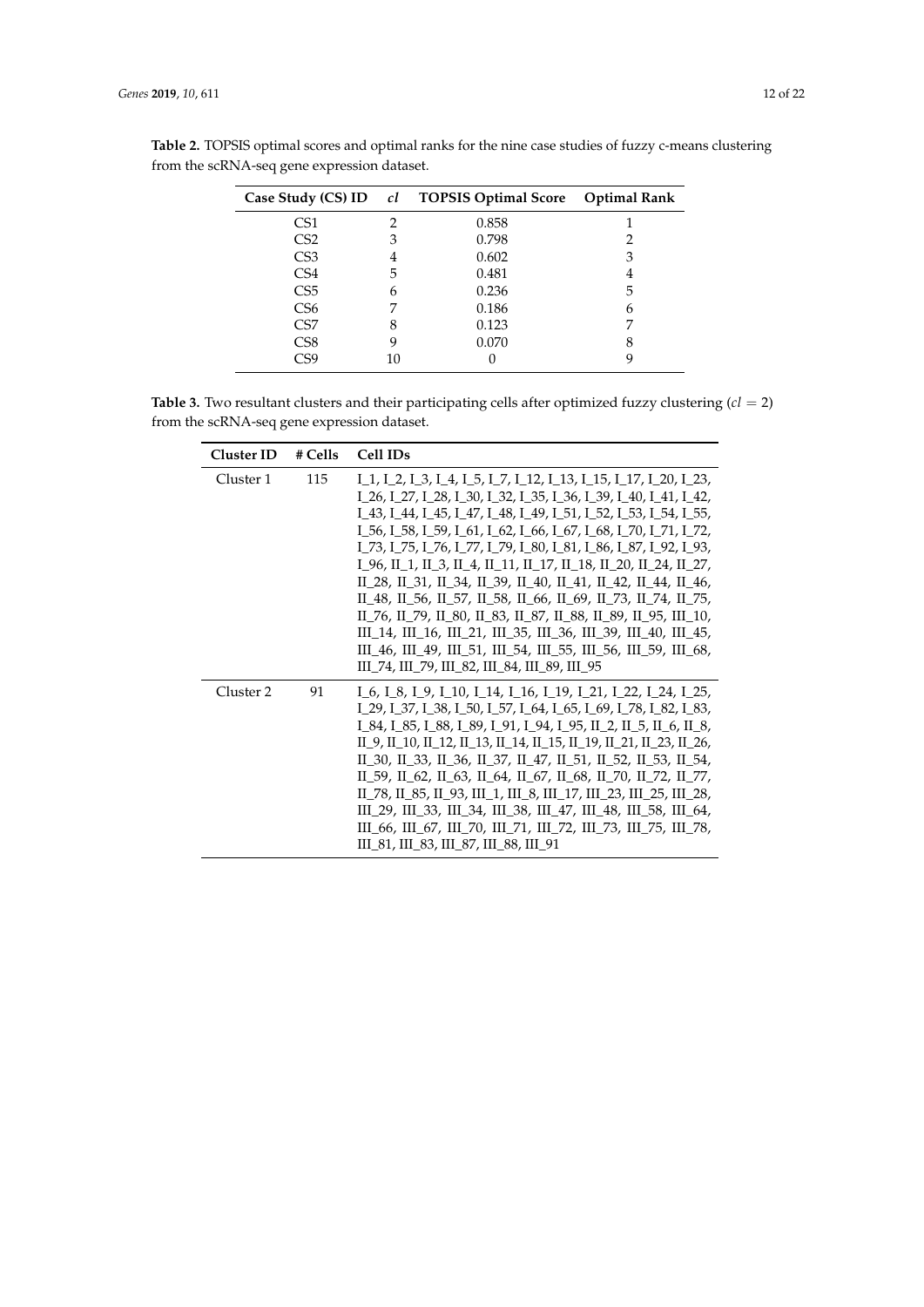<span id="page-12-0"></span>

**Figure 3.** Plots for multi-objective optimization and Principal Component Analysis (PCA). (**A**) Multi-objective optimization (TOPSIS) score for different cluster sizes (nine case studies: *cl* = 2, 3, ..., 10) using Fuzzy c-means clustering. (**B**) The cluster plot (PCA plot) of the optimized fuzzy clustering along with their participating cells.

# *3.5. Identification of Differentially Expressed Genes through Statistical Test*

After obtaining the cluster information of the cells, we applied Limma tool (cluster 1 vs. cluster 2) and obtained a total of 1240 differentially expressed genes whose Bonferroni adjusted *p*-values were less than 0.05. The top ten genes (markers) were *Rps21* (adjusted *p*-value = 4.36 × 10−37), *Slc5a1* (adjusted *p*-value =  $7.47 \times 10^{-37}$ ), *Crip1* (adjusted *p*-value =  $1.28 \times 10^{-36}$ ), *Rpl15* (adjusted *p*-value = 5.71 × 10−35), *Rpl3* (adjusted *p*-value = 6.49 × 10−35), *Rpl27a* (adjusted *p*-value = 1.50 × 10−34), *Khk* (adjusted *p*-value =  $4.09 \times 10^{-34}$ ), *Rps3a1* (adjusted *p*-value =  $1.00 \times 10^{-33}$ ), *Aldob* (adjusted *p*-value = 1.19 × 10−33) and *Rps17* (adjusted *p*-value = 1.84 × 10−33). Furthermore, we provided a plot of rankwise adjusted *p*-value for the differentially expressed genes in Figure [4.](#page-13-0)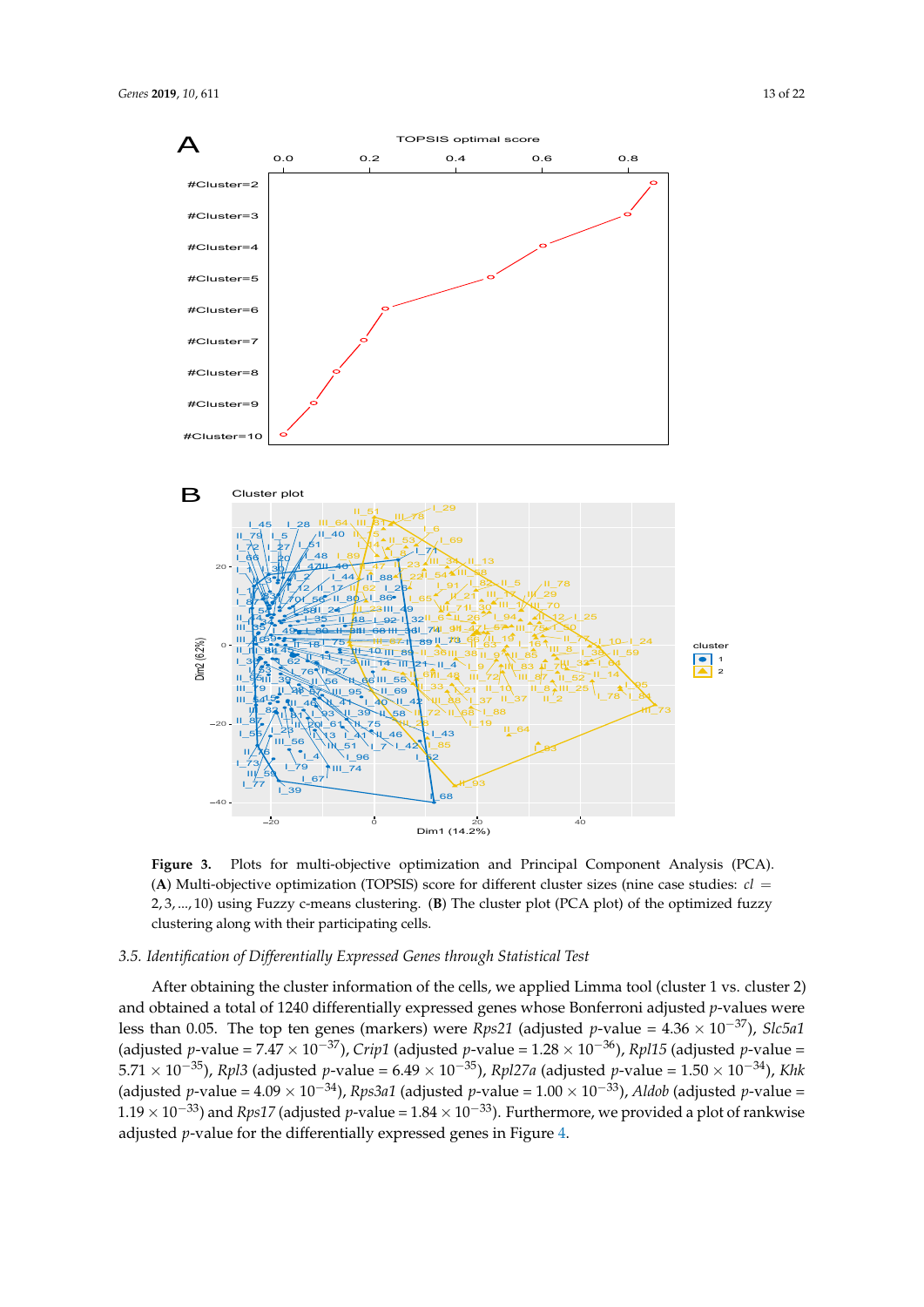

<span id="page-13-0"></span>

**Figure 4.** Plot of rankwise Bonferroni adjusted *p*-values for the differentially expressed genes.

# *3.6. Gene Set Enrichment Analysis*

Furthermore, we conducted gene set enrichment analysis using online tool DAVID and obtained significant KEGG pathway and Gene Ontology (GO) terms (three terms: Biological Process: BP, Cellular Component: CC and Molecular Function: MF). After Bonferroni correction, we had 18 significant KEGG pathways, 37 significant GO:BP terms, 55 significant GO:CC terms and 23 significant GO:MF terms. The top three significant KEGG pathways were Ribosome (Bonferroni corrected *p*-value = 1.08 × 10−<sup>59</sup> and 94 participating genes), Spliceosome (Bonferroni corrected *p*-value = 1.02 × 10−<sup>19</sup> and 54 participating genes), Biosynthesis of antibiotics (Bonferroni corrected *p*-value = 1.61 × 10−<sup>8</sup> and 52 participating genes). Details were summarized in Table [4.](#page-14-0)

The top five GO:BP terms were GO:0006412 translation (Bonferroni corrected *p*-value =  $1.34 \times 10^{-70}$ , GO:0008380 RNA splicing (Bonferroni corrected *p*-value = 9.38 × 10<sup>-23</sup>), GO:0006397 mRNA processing (Bonferroni corrected *p*-value = 1.18 × 10<sup>-20</sup>), GO:0055114 oxidation-reduction process (Bonferroni corrected *p*-value =  $8.79 \times 10^{-14}$ ), GO:0006413 translational initiation (Bonferroni corrected *p*-value = 3.88 × 10−12) (Table [5\)](#page-14-1), where the top five GO:CC terms were GO:0030529 intracellular ribonucleoprotein complex (Bonferroni corrected *p*-value = 9.24 × 10−97), GO:0070062 extracellular exosome (Bonferroni corrected *p*-value = 2.26 × 10<sup>-78</sup>), GO:0005840 ribosome (Bonferroni corrected *p*-value = 2.70  $\times$  10<sup>-70</sup>), GO:0022625 cytosolic large ribosomal subunit (Bonferroni corrected *p*-value = 9.19  $\times$  10<sup>-34</sup>), GO:0005730 nucleolus (Bonferroni corrected *p*-value =  $6.91 \times 10^{-32}$ ) (Table [5\)](#page-14-1). The top five GO:MF terms were GO:0044822 poly(A) RNA binding (Bonferroni corrected *p*-value =  $6.64 \times 10^{-112}$ ), GO:0003735 structural constituent of ribosome (Bonferroni corrected *p*-value = 2.81 × 10<sup>-53</sup>), GO:0003723 RNA binding (Bonferroni corrected *p*-value = 7.61 × 10−44), GO:0003729 mRNA binding (Bonferroni corrected *p*-value =  $8.95 \times 10^{-18}$ ), GO:0098641 cadherin binding involved in cell-cell adhesion (Bonferroni corrected *p*-value =  $6.09 \times 10^{-17}$ ) (Table [5\)](#page-14-1). For details about the gene set enrichment (KEGG pathway, GO:BP, GO:CC and GO:MF), four Supplementary Files, Additional file 1: Table S1, Additional file 2: Table S2, Additional file 3: Table S3 and Additional file 4: Table S4, respectively were provided.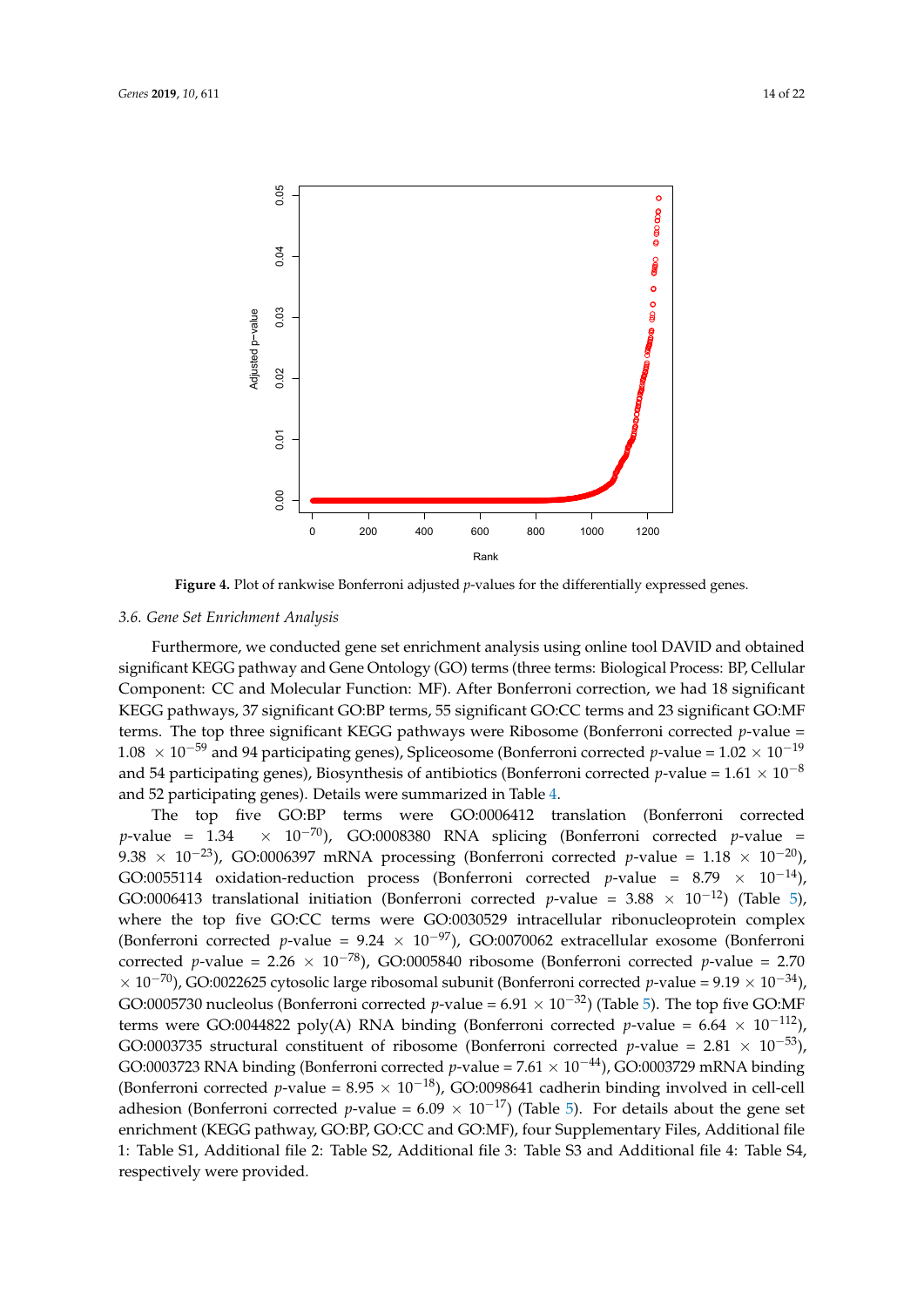<span id="page-14-0"></span>

| <b>KEGG Pathway</b>                                                       | Count    | <i>p</i> -Value                                | Bonferroni p-Value                             | <b>Gene Symbols</b>                                                                                                                                             |
|---------------------------------------------------------------------------|----------|------------------------------------------------|------------------------------------------------|-----------------------------------------------------------------------------------------------------------------------------------------------------------------|
| mmu03010:Ribosome                                                         | 94       | $3.91 \times 10^{-62}$                         | $1.08 \times 10^{-59}$                         | RPL18, RPL17, RPL36A, RPL19, RPL14, RPL13,<br>RPL15, RPLP2, RPS27L, RPL22L1, etc.                                                                               |
| mmu03040:Spliceosome                                                      | 54       | $3.72 \times 10^{-22}$                         | $1.02 \times 10^{-19}$                         | SRSF1, LSM6, U2AF2, SNRPD3, LSM7, SNRPD1,<br>SNRPD2, RBM8A, PCBP1, U2AF1, etc.                                                                                  |
| mmu01130:Biosynthesis<br>of antibiotics                                   | 52       | $5.87 \times 10^{-11}$                         | $1.61 \times 10^{-8}$                          | SC5D, LDHA, EHHADH, PGAM1, OGDH, CMBL,<br>PKM, IDH3G, PDHA1, CAT, etc.                                                                                          |
| mmu03050:Proteasome                                                       | 21       | $3.95\times10^{-10}$                           | $1.09 \times 10^{-7}$                          | SHFM1, PSMB5, PSMA2, PSMB4, PSMA1,<br>PSMD14, PSMB7, PSMB6, PSMC5, PSMB1, etc.                                                                                  |
| mmu01200:Carbon<br>metabolism<br>mmu00010:Glycolysis<br>/Gluconeogenesis  | 33<br>23 | $5.49 \times 10^{-9}$<br>$3.32 \times 10^{-8}$ | $1.51 \times 10^{-6}$<br>$9.13 \times 10^{-6}$ | ALDOA, ALDOC, EHHADH, ALDOB, PGAM1,<br>OGDH, GPI1, ACAT1, PKM, TPI1, etc.<br>ALDOA, LDHA, ALDOC, HKDC1, ALDOB, FBP1,<br>PGAM1, PFKP, FBP2, GPI1, etc.           |
| mmu01100:Metabolic<br>pathways                                            | 168      | $7.42 \times 10^{-8}$                          | $2.04 \times 10^{-5}$                          | CYP2C66, CYP2C65, GDA, LDHA, SC5D, CNDP2,<br>EHHADH, CYP2C68, DTYMK, PGAM1, etc.                                                                                |
| mmu00480:Glutathione<br>metabolism<br>mmu05204:Chemical<br>carcinogenesis | 20<br>26 | $1.51 \times 10^{-7}$<br>$3.58 \times 10^{-7}$ | $4.16 \times 10^{-5}$<br>$9.85 \times 10^{-5}$ | GSTA1, GSTA2, ODC1, GSTA4, SRM, GGT1,<br>ANPEP, GSTM6, GSTM1, GPX2, etc.<br>CYP2C66, CYP2C65, CYP3A25, CYP2C68, GSTM6,<br>GSTM1, GSTM3, CBR1, GSTM4, ADH1, etc. |
| mmu01230:Biosynthesis<br>of amino acids                                   | 22       | $2.30 \times 10^{-6}$                          | $6.33 \times 10^{-4}$                          | ALDOA, SHMT2, MAT2A, ALDOC, ALDOB,<br>PFKP, PGAM1, CPS1, IDH3A, PKM, etc.                                                                                       |

**Table 4.** Top ten KEGG pathways enriched with the differentially expressed genes.

<span id="page-14-1"></span>**Table 5.** Top five Gene Ontology (GO) terms in each GO domain enriched in differentially expressed genes.

| <b>Gene Ontology</b>                                                      | Count | <i>p</i> -Value         | <b>Bonferroni Correction</b> | <b>Gene Symbols</b>                                                               |
|---------------------------------------------------------------------------|-------|-------------------------|------------------------------|-----------------------------------------------------------------------------------|
| GO:BP <sup>a</sup> : GO:0006412 translation                               | 145   | $3.83 \times 10^{-74}$  | $1.34 \times 10^{-70}$       | RPL18, RPL17, RPL36A, RPL19, RPL14, RPL13,<br>RBM3, EIF5, RPL15, EIF5A, etc.      |
| GO:BP $a$ : GO:0008380 RNA splicing                                       | 67    | $2.68 \times 10^{-26}$  | $9.38 \times 10^{-23}$       | RALY, SRSF1, LSM6, SNRPD3, U2AF2, SNRPD1,<br>SYNCRIP, SNRPD2, YBX1, NONO, etc.    |
| GO:BP <sup>a</sup> : GO:0006397 mRNA<br>processing                        | 75    | $3.36 \times 10^{-24}$  | $1.18 \times 10^{-20}$       | RALY, SRSF1, LSM6, U2AF2, SNRPD3, SNRPD1,<br>SYNCRIP, SNRPD2, YBX1, NONO, etc.    |
| GO:BP <sup>a</sup> : GO:0055114<br>oxidation-reduction process            | 101   | $2.51 \times 10^{-17}$  | $8.79 \times 10^{-14}$       | SC5D, LDHA, EHHADH, OGDH, UOCR10,<br>IDH3G, CPOX, PDHA1, HADH, NQO1, etc.         |
| GO:BP <sup>a</sup> : GO:0006413 translational<br>initiation               | 25    | $1.07 \times 10^{-15}$  | $3.88 \times 10^{-12}$       | ABCE1, EIF5, DENR, EIF1A, LARP1, EIF4B,<br>EIF4G2, EIF3D, EIF3A, EIF3B, etc.      |
| GO:CC $^b$ : GO:0030529 intracellular<br>ribonucleoprotein complex        | 151   | $1.35 \times 10^{-99}$  | $9.24 \times 10^{-97}$       | RPL18, MRPL40, RALY, SRP14, RPL17, MRPL42,<br>RPL19, RPL14, RPL13, SNRPD3, etc.   |
| GO:CC $^b$ : GO:0070062 extracellular<br>exosome                          | 401   | $3.28 \times 10^{-81}$  | $2.26 \times 10^{-78}$       | PRDX5, PRDX2, RPS2, SYNGR2, PTMA, RPS3,<br>SLC1A5, RHOC, TREH, CAT, etc.          |
| GO:CC $^b$ : GO:0005840 ribosome                                          | 101   | $3.93 \times 10^{-73}$  | $2.70 \times 10^{-70}$       | RPL18, MRPL40, RPL17, RPL36A, MRPL42,<br>RPL19, RPL14, RPL13, RPL15, RPLP2, etc.  |
| GO:CC $^b$ : GO:0022625 cytosolic<br>large ribosomal subunit              | 50    | $1.34 \times 10^{-36}$  | $9.19 \times 10^{-34}$       | RPL18, RPL17, RPL36A, RPL19, RPL14, RPL13,<br>RPL15, RPLP2, RPL22L1, RPLP0, etc.  |
| GO:CC $^b$ : GO:0005730 nucleolus                                         | 148   | $1.01 \times 10^{-34}$  | $6.91 \times 10^{-32}$       | RPL18, MRPL40, RPL19, LSM6, RBM3,<br>MORF4L2, CBX5, NONO, EBNA1BP2, IMP3, etc.    |
| GO:MF $c$ : GO:0044822 poly(A) RNA<br>binding                             | 295   | $5.08 \times 10^{-115}$ | $6.64 \times 10^{-112}$      | RPS25, RPS26, RPS28, PABPC1, RPS20, RPS21,<br>RPS23, HNRNPAB, RPS24, DHX9, etc.   |
| GO:MF <sup>c</sup> : GO:0003735 structural<br>constituent of ribosome     | 104   | $2.15 \times 10^{-56}$  | $2.81 \times 10^{-53}$       | RPL18, RPL17, RPL36A, RPL19, RPL14, RPL13,<br>RPL15, RPLP2, RPS27L, RPL22L1, etc. |
| GO:MF <sup>c</sup> : GO:0003723 RNA binding                               | 165   | $5.82 \times 10^{-47}$  | $7.61 \times 10^{-44}$       | RPL18, RALY, SRP14, RPL13, SNRPD3, U2AF2,<br>LSM6, RBM3, LSM7, SNRPD1, etc.       |
| GO:MF <sup>c</sup> : GO:0003729 mRNA<br>binding                           | 46    | $6.85 \times 10^{-21}$  | $8.95 \times 10^{-18}$       | SRSF1, TRA2B, RPL35, RPS2, YBX1, RPS3,<br>HNRNPA3, RPS26, MRPL13, EIF3A, etc.     |
| GO:MF c: GO:0098641 cadherin<br>binding involved in cell-cell<br>adhesion | 64    | $4.66 \times 10^{-20}$  | $6.09 \times 10^{-17}$       | HSP90AB1, LDHA, RPL14, RPL15, EIF5, PDLIM1,<br>RANGAP1, RPS2, LARP1, BZW2, etc.   |

*<sup>a</sup>* Biological Process, *<sup>b</sup>* Cellular Components, *<sup>c</sup>* Molecular Function.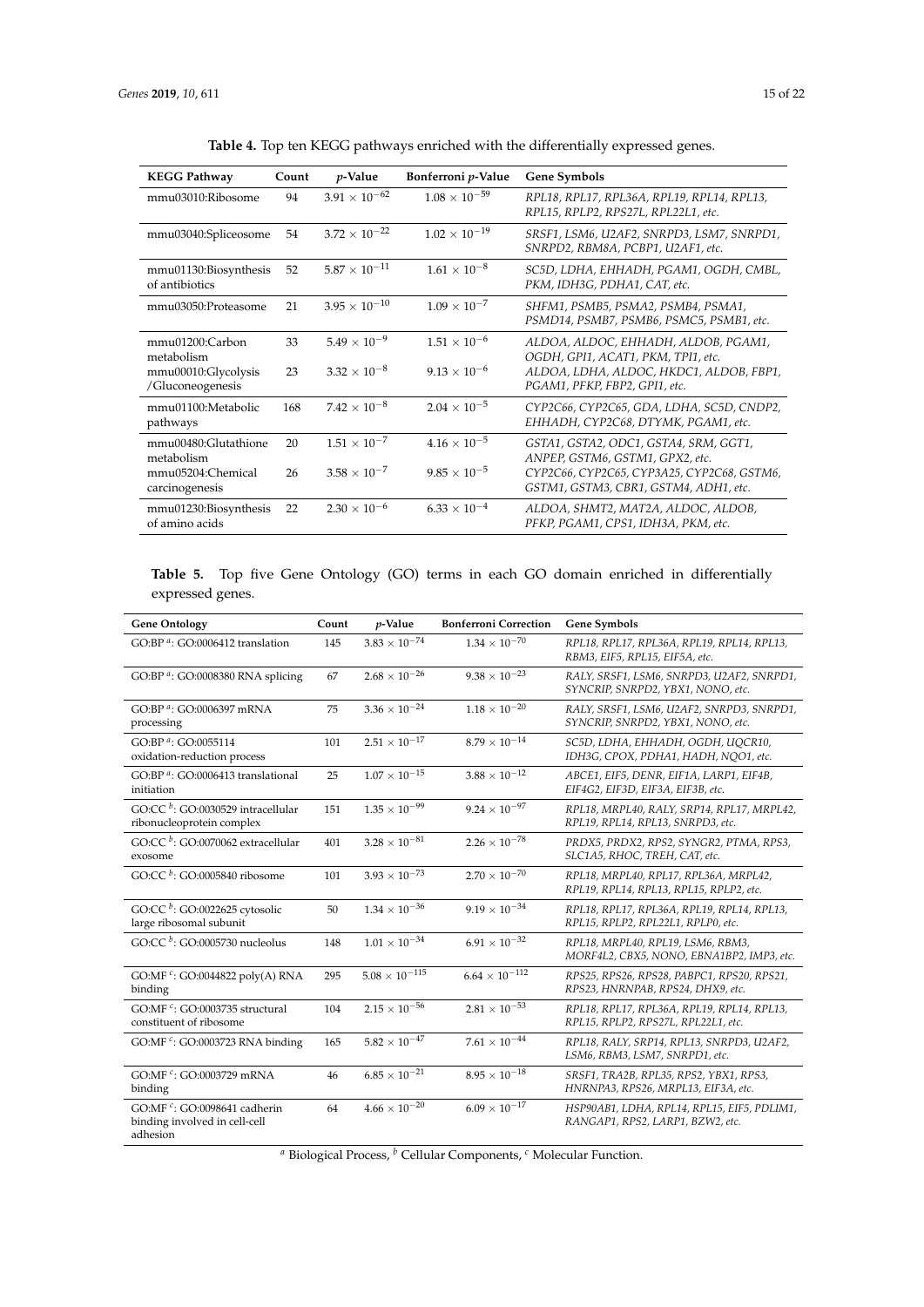# **4. Discussion**

In addition, we conducted literature search on the top ten gene markers. Among then ten genes, we obtained nine genes (*Rps21, Slc5a1, Crip1, Rpl15, Rpl3, Rpl27a, Rps3a1, Aldob* and *Rps17*) that had an involvement with some diseases or biological functions, while only one gene (*Khk*) was found to be unknown (novel). For example, the gene *Rps21* was associated with some related biological functions such as artificial nucleic acid molecules [\[56\]](#page-21-4), exosome and human ribosome biogenesis [\[57\]](#page-21-5), arterial vasculature [\[58\]](#page-21-6), a KEGG pathway, Ribosome, and several Gene-Ontologies such as GO:BP: GO:0006412 translation, GO:CC: GO:0005622 intracellular, GO:0022627 cytosolic small ribosomal subunit, GO:MF: GO:0003735 structural constituent of ribosome, GO:0044822 poly(A) RNA binding. Hence, the status of the gene *Rps21* is known. Similarly, the other eight genes, (*Slc5a1, Crip1, Rpl15, Rpl3, Rpl27a, Rps3a1, Aldob* were connected with either some biological functions or KEGG pathway or Gene Ontology or both. For details, see Table [6.](#page-16-0) However, in case of the gene *Khk*, there was no connection found with any disease or biological function through literature search. Also, there is no single KEGG pathway or GO-term for the gene. Hence, *Khk* gene was a novel maker for the rare intestinal cell types for "Whole Organoid Replicate 1".

Of note, our study was conducted on a publicly available dataset GEO ID: GSE62270 that was published by Grun et al. [\[23\]](#page-19-13). In the dataset, Grun et al. proposed RaceID method and performed an initial analysis with the published dataset. They had selected multiple cell types, such as organoid, Lgr5, Reg4, etc. and then performed analysis on them, whereas we chose only an organoid, "Whole Organoid Replicate 1" that composed of several cell types, and then conducted our analysis using our proposed framework. Our main objective behind our study is to propose a new method to identify cell clusters using multi-objective fuzzy clustering technique for single-cell data. To verify the performance of our method, we used this dataset. The method developed by Grun cell et al. was for rare cell type detection, whereas our method was developed only for cell-cluster identification through multi-objective optimization and fuzzy clustering. As the comparative study, our proposed method and RaceID both used some initial pre-filtering strategy such as cell filtering and gene (feature) filtering. During pre-filtering, we applied a recent robust normalization technique, SCnorm made for single-cell sequencing data, but in RaceID, the total transcript count across each cell was normalized to the median transcript number toward cells. Thereafter, RaceID used k-means clustering algorithm while the number of cluster was determined from "gap statistics" [\[23\]](#page-19-13), whereas our proposed method used the stronger clustering algorithm, fuzzy c-means in which the number of cluster was determined by a multi-objective optimization technique, TOPSIS on the four cluster validity index measures, PE, PC, MPC, and FSI of which first one was minimization index and remaining three were maximization indices. Since our method focused on optimizing the cell clusters depending upon the quality of clusters, our technique of identifying cell clusters was obviously stronger than the cell-cluster identification approach used in RaceID. On the other hand, RaceID can detect outlier cells (rare cells) from the resultant clusters, whereas we did not do anything in our study to identify outliers (rare cells). In future, we will extend our work to detect rare cells for single-cell RNA-seq data. In case of our analysis, the number of cells was 206 after initial filtering. Here through integrated use of fuzzy clustering and TOPSIS multi-objective optimization technique, we obtained optimal cluster result (TOPSIS optimal score = 0.8584) that comprised of two optimal cell clusters, one containing 115 cells and another with 91 cells. The evaluated scores of the four cluster validity indices, FSI, PE, PC, and MPC for the optimized fuzzy clustering were 0.482, 0.578, 0.607 and 0.215, respectively. In case of the analysis by Grun et al, six cell clusters had been identified through k-means clustering [\[23\]](#page-19-13).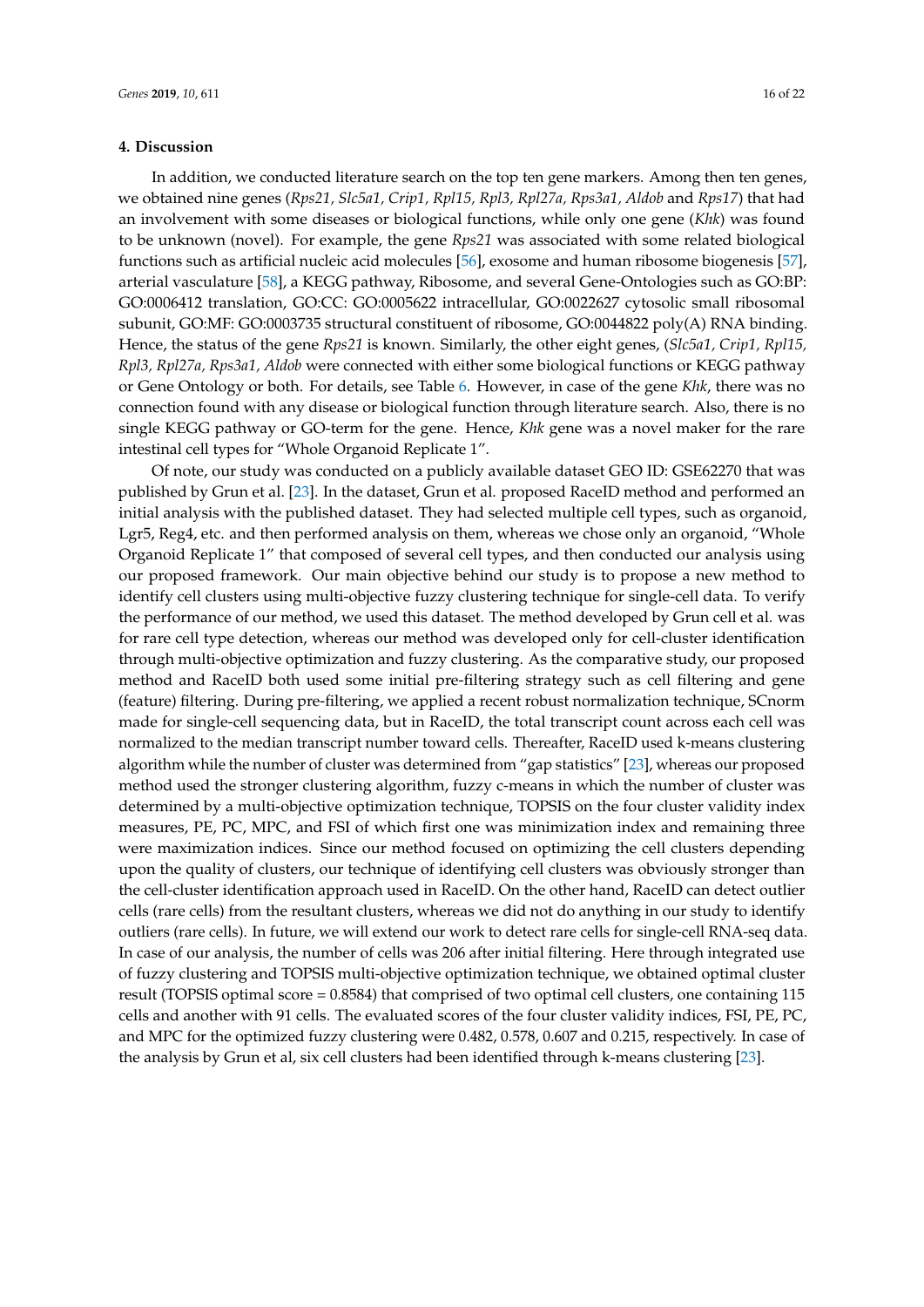<span id="page-16-0"></span>

| <b>Table 6.</b> Evaluation of the top ten gene markers through literature evidence, KEGG pathway and Gene |
|-----------------------------------------------------------------------------------------------------------|
| Ontology analyses.                                                                                        |

| Gene   | Literature Evidence<br>(Connected with)                                                                                                               | KEGG Pathway & Gene Ontology Terms                                                                                                                                                                                                                                                                                                                                                                                                                                                                                                                                                                                                                                   | <b>Status</b> |
|--------|-------------------------------------------------------------------------------------------------------------------------------------------------------|----------------------------------------------------------------------------------------------------------------------------------------------------------------------------------------------------------------------------------------------------------------------------------------------------------------------------------------------------------------------------------------------------------------------------------------------------------------------------------------------------------------------------------------------------------------------------------------------------------------------------------------------------------------------|---------------|
| Rps21  | Biological functions:<br>artificial nucleic acid<br>molecules [56],<br>exosome and human<br>ribosome<br>biogenesis [57], arterial<br>vasculature [58] | <b>KEGG pathway:</b> Ribosome ( <i>p</i> -value = $3.91 \times 10^{-62}$ ),<br><b>GO:BP:</b> GO:0006412 translation ( <i>p</i> -value = $3.83 \times 10^{-74}$ ),<br><b>GO:CC:</b> GO:0005622 intracellular ( <i>p</i> -value = $6.8 \times 10^{-3}$ ),<br>GO:0022627 cytosolic small ribosomal subunit ( $p$ -value = 8.99<br>$\times$ 10 <sup>-24</sup> ), <b>GO:MF:</b> GO:0003735 structural constituent of ribosome<br>( <i>p</i> -value = $2.15 \times 10^{-56}$ ), GO:0044822 poly(A) RNA binding<br>$(p\text{-value} = 5.08 \times 10^{-115}).$                                                                                                              | Known         |
| Slc5a1 | Solute carriers [59]                                                                                                                                  | <b>KEGG</b> pathway: Mineral absorption ( <i>p</i> -value = $1.11 \times 10^{-4}$ ),<br>mmu04973: Carbohydrate digestion and absorption ( $p$ -value = 9.90<br>$\times$ 10 <sup>-4</sup> ), <b>GO:BP:</b> GO:0006810 transport ( <i>p</i> -value = 2.01 $\times$ 10 <sup>-3</sup> ),<br>GO:0001951 intestinal D-glucose absorption ( $p$ -value = 2.01<br>$\times$ 10 <sup>-2</sup> ), GO:CC: GO:0070062 extracellular exosome (p-value = 3.28<br>$\times$ 10 <sup>-81</sup> ), <b>GO:MF:</b> GO:0015293 symporter activity ( <i>p</i> -value = 1.93<br>$\times$ 10 <sup>-2</sup> ).                                                                                 | Known         |
| Crip1  | Xenopus laevis<br>embryogenesis [60]                                                                                                                  | <b>GO:CC:</b> GO:0005737 cytoplasm ( <i>p</i> -value = 6.06 $\times$ 10 <sup>-31</sup> ),<br>GO:MF: GO:0008301 DNA binding, bending ( $p$ -value = 2.11)<br>$\times$ 10 <sup>-3</sup> ), GO:0042277 peptide binding ( <i>p</i> -value = 4.27 $\times$ 10 <sup>-3</sup> ).                                                                                                                                                                                                                                                                                                                                                                                            | Known         |
| Rp115  | Artificial nucleic acid<br>molecules [56]                                                                                                             | <b>KEGG pathway:</b> Ribosome (pval=3.91 $\times$ 10 <sup>-62</sup> ), <b>GO:BP:</b><br>GO:0098609 cell-cell adhesion ( <i>p</i> -value = $5.06 \times 10^{-13}$ ),<br>GO:0002181 cytoplasmic translation ( <i>p</i> -value = $2.91 \times 10^{-10}$ ),<br><b>GO:CC:</b> GO:0005739 mitochondrion ( <i>p</i> -value = $2.25 \times 10^{-22}$ ),<br>GO:0030529 intracellular ribonucleoprotein complex ( $p$ -value = 1.35<br>$\times$ 10 <sup>-99</sup> ), GO:0070062 extracellular exosome ( <i>p</i> -value = 3.28<br>$\times$ $10^{-81}$ ), GO:MF: GO:0003735 structural constituent of ribosome<br>( <i>p</i> -value = $2.15 \times 10^{-56}$ ).                 | Known         |
| Rpl3   | Artificial nucleic acid<br>molecules [56]                                                                                                             | <b>KEGG pathway:</b> Ribosome ( <i>p</i> -value = $3.91 \times 10^{-62}$ ), <b>GO:BP:</b><br>GO:0002181 cytoplasmic translation ( <i>p</i> -value = $2.91 \times 10^{-10}$ ),<br>GO:0042254 ribosome biogenesis ( <i>p</i> -value = $1.81 \times 10^{-09}$ ), GO:CC:<br>GO:0070062 extracellular exosome ( <i>p</i> -value = $3.28 \times 10^{-81}$ ),<br>GO:0031012 extracellular matrix ( <i>p</i> -value = $2.06 \times 10^{-11}$ ),<br>GO:0005761 mitochondrial ribosome ( <i>p</i> -value = $2.56 \times 10^{-3}$ ),<br>GO:MF: GO:0003735 structural constituent of ribosome ( $p$ -value =<br>$2.15 \times 10^{-56}$ ).                                        | Known         |
| Rpl27a | Arterial<br>vasculature [58]                                                                                                                          | <b>KEGG pathway:</b> Ribosome ( <i>p</i> -value = $3.91 \times 10^{-62}$ ), <b>GO:BP:</b><br>GO:0006412 translation ( <i>p</i> -value = $3.83 \times 10^{-74}$ ), GO:CC:<br>GO:0022626 cytosolic ribosome ( <i>p</i> -value = $5.88 \times 10^{-5}$ ),<br>GO:0022625 cytosolic large ribosomal subunit ( $p$ -value = 1.34<br>$\times$ 10 <sup>-36</sup> ), GO:MF: GO:0003735 structural constituent of ribosome<br>( <i>p</i> -value = $2.15 \times 10^{-56}$ ).                                                                                                                                                                                                    | Known         |
| Rps3a1 |                                                                                                                                                       | <b>KEGG pathway:</b> Ribosome (p-value = $3.91 \times 10^{-62}$ ), <b>GO:BP:</b><br>GO:0006412 translation ( <i>p</i> -value = $3.83 \times 10^{-74}$ ),<br>GO:0043066 negative regulation of apoptotic process ( $p$ -value = 5.39<br>$\times$ 10 <sup>-5</sup> ), <b>GO:CC:</b> GO:0070062 extracellular exosome ( <i>p</i> -value = 3.28<br>$\times$ 10 <sup>-81</sup> ), GO:0022627 cytosolic small ribosomal subunit ( <i>p</i> -value =<br>$8.99 \times 10^{-24}$ ), GO:0030529 intracellular ribonucleoprotein complex<br>$(p\text{-value} = 1.35 \times 10^{-99})$ , GO:MF: GO:0044822 poly(A) RNA<br>binding ( <i>p</i> -value = $5.08 \times 10^{-115}$ ). | Known         |
| Rps17  | Different biological<br>functions: proteomic<br>analysis $[56 - 58, 61]$                                                                              | <b>KEGG pathway:</b> Ribosome (p-value = $3.91 \times 10^{-62}$ ), <b>GO:BP:</b><br>GO:0000028 ribosomal small subunit assembly ( $p$ -value = 1.17<br>$\times$ 10 <sup>-7</sup> ), <b>GO:CC:</b> GO:0070062 extracellular exosome ( <i>p</i> -value = 3.28<br>$\times$ 10 <sup>-81</sup> ), GO:0005739 mitochondrion ( <i>p</i> -value = 2.25 $\times$ 10 <sup>-22</sup> ),<br>GO:0031012 extracellular matrix ( <i>p</i> -value = $2.06 \times 10^{-11}$ ), GO:MF:<br>GO:0003735 structural constituent of ribosome ( $p$ -value = 2.15<br>$\times$ 10 <sup>-56</sup> ).                                                                                           | Known         |
| Aldob  | Hepatocellular cellular<br>carcinoma [62].                                                                                                            |                                                                                                                                                                                                                                                                                                                                                                                                                                                                                                                                                                                                                                                                      | Known         |
| Khk    |                                                                                                                                                       |                                                                                                                                                                                                                                                                                                                                                                                                                                                                                                                                                                                                                                                                      | Novel         |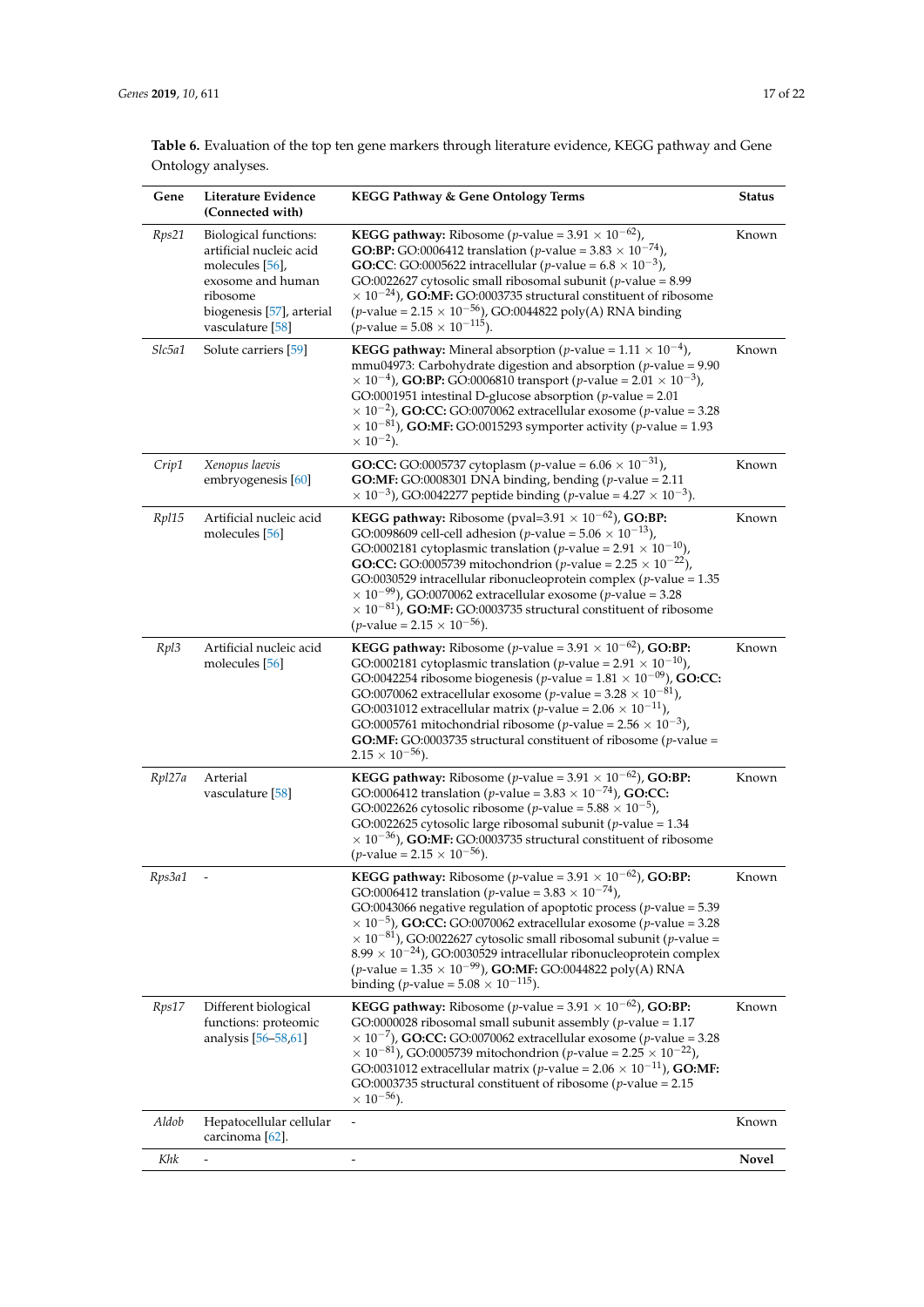In technical point of view, our algorithm used fuzzy c-means clustering that is better and more flexible in statistical point of view rather than traditional k-means clustering. In addition, we checked some network evaluating factors such as average scaled connectivity, average maximum adjacency ratio (MAR), density and average Pearson's correlation. To do so, for our proposed method, we first picked up the set of cells for each evolved cluster, individually and then computed average Pearson's correlation in cell-pair wise manner for each cluster. We chose the cluster that had highest average correlation. Using the cluster, we determined the above four network evaluating measures, average scaled connectivity = 0.752, average maximum adjacency ratio (MAR) = 0.404, density = 0.295 and average Pearson's correlation = 0.786. Similarly, for comparative study, we first applied k-means clustering on the data providing the same number of cluster size (=2) as input that was obtained in our proposed method. We then selected the cluster that had highest average correlation, and computed the above four measures, average scaled connectivity = 0.746, average maximum adjacency ratio (MAR)  $= 0.402$ , density  $= 0.294$  and average Pearson's correlation  $= 0.784$ . In all these cases, our method provided better scores than those for traditional k-means clustering. Hence, our proposed method provided stronger clustering performance than the existing one.

In addition, we conducted extensive analysis on the two resultant clusters obtained by our method and compared with the 16 clusters (comprising of different rare cell types: goblet, tuft, Paneth and enteroendocrine cells) generated from the random organoid cells of Grun et al. [\[23\]](#page-19-13) (Supplementary Table S1 of Grun et al. named as "nature14966-s1.xlsx"). To do so, we first chosen 1240 differentially expressed genes obtained by Limma using the class-label information (cluster #1 vs. cluster #2) of the underlying cells. Thereafter, we checked the fold change of each gene using cell-cluster class labels (each cluster vs. rest), and set the fold change cut off 2 to obtain up-regulated gene markers for the cluster. For cluster #1, we identified 344 up-regulated markers, while for cluster #2, the number of up-regulated markers were 653. After that, we performed intersection of these cluster-markers with the cluster-markers of Grun et al. for the organoid. In the case of our cluster #1 vs. each of the 16 clusters of Grun et al., the number of overlapped gene markers were 13, 61, 45, 9, 11, 4, 67, 18, 49, 25, 79, 29, 18, 52, 63, and 113, respectively. Similarly, for the case of our cluster #2 vs. each of the 16 clusters of Grun et al., the number of overlapped gene markers were 5, 81, 12, 0, 1, 0, 107, 8, 35, 42, 95, 38, 20, 13, 36, and 66, respectively. For detailed information, three Additional files, Tables S5–S7 were provided.

Of note, Limma was generally made for microarray data and later it was extended the model to use it for the RNA-seq data. In details, we first used different pre-filtering techniques and then normalization technique (SCnorm) prior to use Limma for the specific reason. There is some literature where the comparative study among different tools including Limma for scRNA-seq data had been demonstrated [\[63\]](#page-21-11). However, currently there are many new tools developed for only scRNA-seq data whose performance is found to be better than Limma to some extent while using scRNA-seq data [\[63\]](#page-21-11).

# **5. Conclusions**

Analysis on the single-cell messenger RNA sequencing data is always a challenging task. In this article, we conducted a comprehensive analysis of detecting the cell clusters and potential gene markers, respectively through a multi-objective optimization-based fuzzy clustering framework for the scRNA-seq gene expression data. In this regard, we initially performed cell filtering as well as gene filtering, and then applied SCnorm normalization. Next, we conducted nine case studies through choosing various cluster sizes  $(=2, 3, \ldots, 10)$ , and performed fuzzy c-means clustering algorithm individually. From each case study, we measured the scores of the four cluster validity index measures, Partition Entropy, Partition Coefficient, Modified Partition Coefficient, and Fuzzy Silhouette Index. Meanwhile, we fixed these four measures as different objective functions in which first measure was treated as minimization objective, while the rest of these three measures were considered to be maximization objectives, and then applied TOPSIS multi-objective decision-making technique for determining the optimal (best) solution. The case study which contained highest TOPSIS optimal score (top optimal rank), was elected as the best optimal solution. The cluster information of the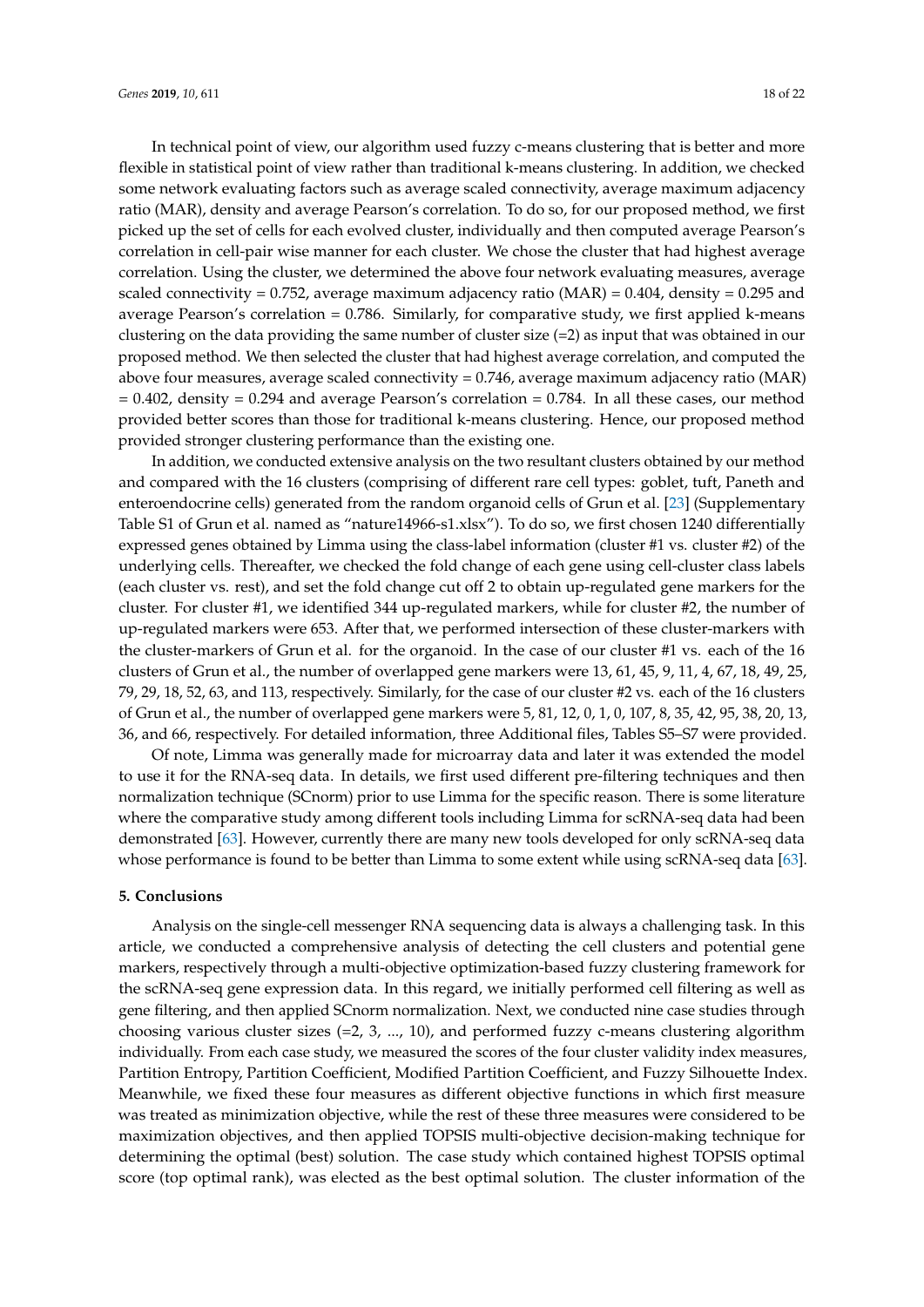cells had been detected. After that, we used Limma statistical tool and identified the differentially expressed genes for each resultant cluster with compared to the rest. We applied the count data of "*Whole Organoid Replicate 1*" scRNA-seq dataset for the rare intestinal cell type of *mus musculus*. Using the proposed method, we produced the best optimal solution with TOPSIS optimal score 0.8584 and corresponding optimal clustering result that contained two clusters of which one consisted of 115 cells while the other cluster consisted of 91 cells. The scores of these four cluster validity indices, *FSI*, *PE*, *PC*, and *MPC* for the optimal fuzzy clustering technique were 0.4818, 0.5784, 0.6073 and 0.2145, respectively. Next, by using Limma, we identified 1240 differentially expressed genes (cluster 1 vs. cluster 2). The top ten gene markers were *Rps21, Slc5a1, Crip1, Rpl15, Rpl3, Rpl27a, Khk, Rps3a1, Aldob* and *Rps17*, respectively among which Khk is novel marker. Gene set enrichment analyses (KEGG pathway and Gene Ontology analyses) had been performed through DAVID online database. Finally, it can say that our proposed framework generated the multi-objective optimized clusters and potential gene markers, respectively that are highly useful for any kind of scRNA-seq data. Of note, the major objective of our proposed method could detect Pareto-optimal cell clusters using multi-objective fuzzy clustering technique for scRNA-seq data. In our method, we had not included any rare cell (outlier) detection strategy. In future work, we will extend our current work to detect rare cells (outliers).

**Supplementary Materials:** The following are available online at [www.mdpi.com/xxx/s1.](www.mdpi.com/xxx/s1) The code is available online at [https://github.com/sauravmtech2/MOO-FUZZ-for-scRNAseq-.](https://github.com/sauravmtech2/MOO-FUZZ-for-scRNAseq-) Table S1: List of all significant KEGG pathways enriched in the differentially expressed genes through DAVID database; Table S2: List of all significant Gene Ontology: Biological Process (GO:BP) terms enriched in the differentially expressed genes through DAVID database; Table S3: List of all significant Gene Ontology: Cellular Component (GO:CC) terms enriched in the differentially expressed genes through DAVID database; Table S4: List of all significant Gene Ontology: Molecular Function (GO:MF) terms enriched in the differentially expressed genes through DAVID database. Table S5: List of the up-regulated gene markers for the cluster #1 in the proposed method. Table S6: List of the up-regulated gene markers for the cluster #2 in the proposed method. Table S7: Intersection of the cluster-based gene markers between our method and result of Grun et al.

**Author Contributions:** Conceived and designed the experiments: S.M. and Z.Z. Execution of the experiments: S.M. Data analysis: S.M. Manuscript writing: S.M. and Z.Z.

**Funding:** This research was funded by National Institutes of Health grant (LM012806). We thank the technical support from the Cancer Prevention and Research Institute of Texas grants (CPRIT RP180734 and RP170668). The funders had no role in the study design, data collection and analysis, decision to publish, or preparation of the manuscript.

**Conflicts of Interest:** The authors have declared that no competing interests exist.

# **References**

- <span id="page-18-0"></span>1. Wagner, A.; Regev, A.; Yosef, N. Revealing the vectors of cellular identity with single-cell genomics. *Nat. Biotechnol.* **2016**, *34*, 1145–1160. [\[CrossRef\]](http://dx.doi.org/10.1038/nbt.3711) [\[PubMed\]](http://www.ncbi.nlm.nih.gov/pubmed/27824854)
- <span id="page-18-1"></span>2. Kolodziejczyk, A.A.; Kim, J.K.; Svensson, V.; Marioni, J.C.; Teichmann, S.A. The technology and biology of single-cell RNA sequencing. *Mol. Cell* **2015**, *58*, 610–620. [\[CrossRef\]](http://dx.doi.org/10.1016/j.molcel.2015.04.005) [\[PubMed\]](http://www.ncbi.nlm.nih.gov/pubmed/26000846)
- <span id="page-18-2"></span>3. Picelli, S.; Bjorklund, A.K.; Faridani, O.R.; Sagasser, S.; Winberg, G.; Sandberg, R. Smart-seq2 for sensitive full-length transcriptome profiling in single cells. *Nat. Methods* **2013**, *10*, 1096–1098. [\[CrossRef\]](http://dx.doi.org/10.1038/nmeth.2639) [\[PubMed\]](http://www.ncbi.nlm.nih.gov/pubmed/24056875)
- <span id="page-18-3"></span>4. Picelli, S.; Faridani, O.R.; Bjorklund, A.K.; Winberg, G.; Sagasser, S.; Sandberg, R. Full-length RNA-seq from single cells using Smartseq2. *Nat. Protoc.* **2014**, *9*, 171–181. [\[CrossRef\]](http://dx.doi.org/10.1038/nprot.2014.006) [\[PubMed\]](http://www.ncbi.nlm.nih.gov/pubmed/24385147)
- <span id="page-18-4"></span>5. Gokce, O.; Stanley, G.M.; Treutlein, B.; Neff, N.F.; Camp, J.G.; Malenka, R.C.; Rothwell, P.E.; Fuccillo, M.V.; Sdhof, T.C.; Quake, S.R. Cellular Taxonomy of the Mouse Striatum as Revealed by Single-Cell RNA-Seq. *Cell Rep.* **2016**, *16*, 1126–1137. [\[CrossRef\]](http://dx.doi.org/10.1016/j.celrep.2016.06.059) [\[PubMed\]](http://www.ncbi.nlm.nih.gov/pubmed/27425622)
- 6. Reinius, B.; Mold, J.E.; Ramskold, D.; Deng, Q.; Johnsson, P.; Michalsson, J.; Frisen, J.; Sandberg, R. Analysis of allelic expression patterns in clonal somatic cells by single-cell RNA-seq. *Nat. Genet.* **2016**, *48*, 1430–1435. [\[CrossRef\]](http://dx.doi.org/10.1038/ng.3678) [\[PubMed\]](http://www.ncbi.nlm.nih.gov/pubmed/27668657)
- <span id="page-18-5"></span>7. Tirosh, I.; Izar, B.; Prakadan, S.M.; Wadsworth, M.H., 2nd; Treacy, D.; Trombetta, J.J.; Rotem, A.; Rodman, C.; Lian, C.; Murphy, G.; et al. Dissecting the multicellular ecosystem of metastatic melanoma by single cell RNA-seq. *Science* **2016**, *352*, 189–196. [\[CrossRef\]](http://dx.doi.org/10.1126/science.aad0501)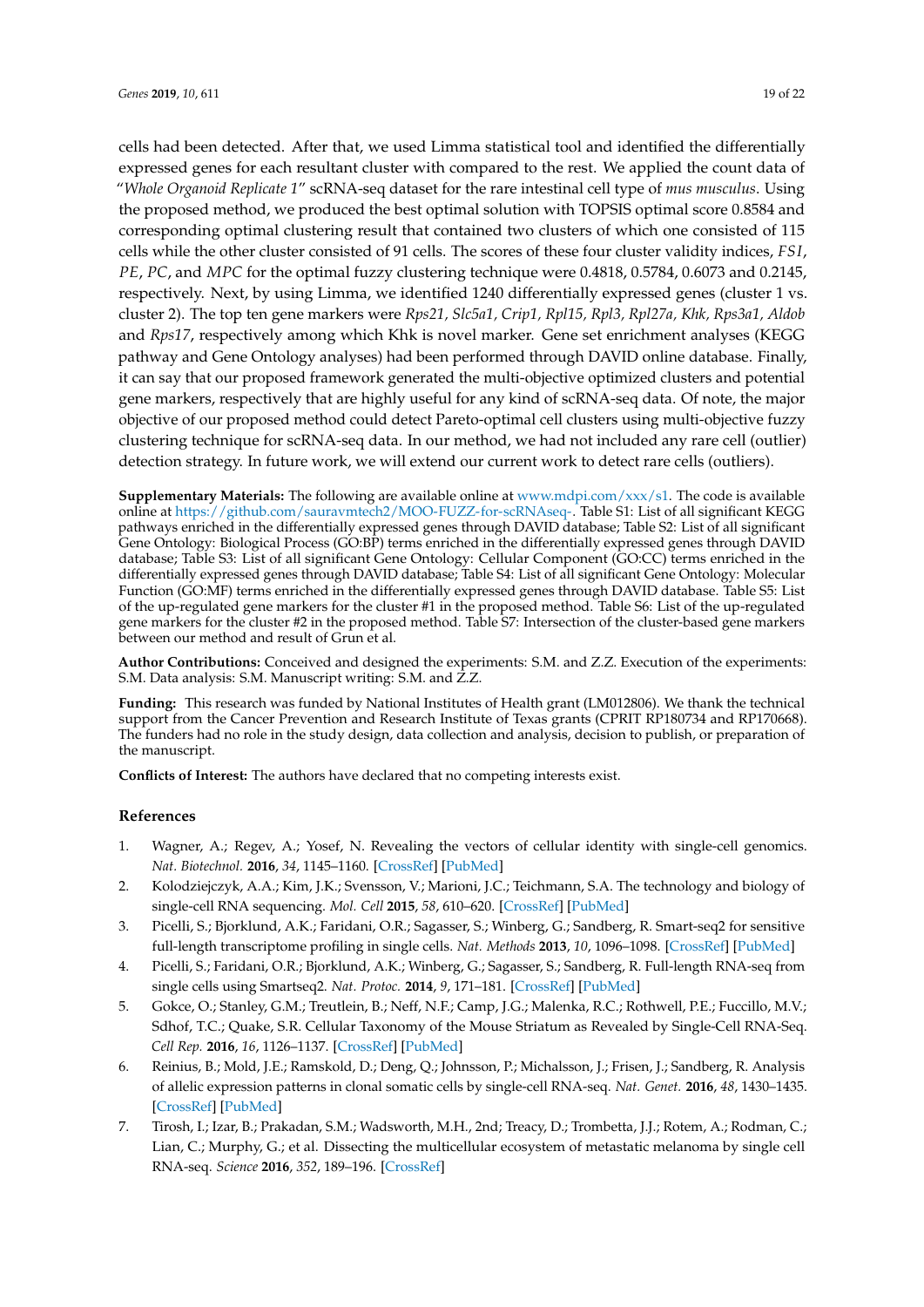- <span id="page-19-0"></span>8. Shapiro, E.; Biezuner, T.; Linnarsson, S. Single-cell sequencing-based technologies will revolutionize whole-organism science. *Nat. Rev. Genet.* **2013**, *14*, 618–630. [\[CrossRef\]](http://dx.doi.org/10.1038/nrg3542)
- <span id="page-19-1"></span>9. Zheng, G.X.; Terry, J.M.; Belgrader, P.; Ryvkin, P.; Bent, Z.W.; Wilson, R.; Ziraldo, S.B.; Wheeler, T.D.; McDermott, G.P.; Zhu, J.; et al. Massively parallel digital transcriptional profiling of single cells. *Nat. Commun.* **2017**, *8*, 140–149. [\[CrossRef\]](http://dx.doi.org/10.1038/ncomms14049)
- 10. Macosko, E.Z.; Basu, A.; Satija, R.; Nemesh, J.; Shekhar, K.; Goldman, M.; Tirosh, I.; Bialas, A.R.; Kamitaki, N.; Martersteck, E.M.; et al. Highly parallel genome-wide expression profiling of individual cells using nanoliter droplets. *Cell* **2015**, *161*, 1202–1214. [\[CrossRef\]](http://dx.doi.org/10.1016/j.cell.2015.05.002)
- <span id="page-19-2"></span>11. Campbell, J.N.; Macosko, E.Z.; Fenselau, H.; Pers, T.H.; Lyubetskaya, A.; Tenen, D.; Goldman, M.; Verstegen, A.M.; Resch, J.M.; McCarroll, S.A.; et al. A molecular census of arcuate hypothalamus and median eminence cell types. *Nat. Neurosci.* **2017**, *20*, 484–496. [\[CrossRef\]](http://dx.doi.org/10.1038/nn.4495) [\[PubMed\]](http://www.ncbi.nlm.nih.gov/pubmed/28166221)
- <span id="page-19-3"></span>12. Kiselev, V.Y.; Andrews, T.S.; Hemberg, M. Challenges in unsupervised clustering of single-cell RNA-seq data. *Nat. Rev. Genet.* **2019**, *20*, 273–282. [\[CrossRef\]](http://dx.doi.org/10.1038/s41576-018-0088-9) [\[PubMed\]](http://www.ncbi.nlm.nih.gov/pubmed/30617341)
- <span id="page-19-4"></span>13. Andrews, T.S.; Hemberg, M. Identifying cell populations with scRNASeq. *Mol. Asp. Med.* **2018**, *59*, 114–122. [\[CrossRef\]](http://dx.doi.org/10.1016/j.mam.2017.07.002) [\[PubMed\]](http://www.ncbi.nlm.nih.gov/pubmed/28712804)
- <span id="page-19-5"></span>14. Zhu, L.; Lei, J.; Klei, L.; Devlin, B.; Roeder, K. Semisoft clustering of single-cell data. *Proc. Natl. Acad. Sci. USA* **2019**, *116*, 466–471. [\[CrossRef\]](http://dx.doi.org/10.1073/pnas.1817715116) [\[PubMed\]](http://www.ncbi.nlm.nih.gov/pubmed/30587579)
- <span id="page-19-6"></span>15. Diaz-Mejia, J.J.; Meng, E.C.; Pico, A.R.; MacParland, S.A.; Ketela, T.; Pugh, T.J.; Bader, G.D.; Morris, J.H. Evaluation of methods to assign cell type labels to cell clusters from single-cell RNA-sequencing data. *Mol. Cell* **2019**, *8*, 1–17. [\[CrossRef\]](http://dx.doi.org/10.12688/f1000research.18490.1)
- <span id="page-19-7"></span>16. Slansky, J. Antigen-specific t cells: Analyses of the needles in the haystack. *PLoS Biol.* **2003**, *1*, e78. [\[CrossRef\]](http://dx.doi.org/10.1371/journal.pbio.0000078) [\[PubMed\]](http://www.ncbi.nlm.nih.gov/pubmed/14691549)
- 17. Altman, J.; Moss, P.A.; Goulder, P.J.; Barouch, D.H.; McHeyzer-Williams, M.G.; Bell, J.; McMichael, A.J.; Davis, M.M. Phenotypic analysis of antigen-specific t lymphocytes. *Science* **1996**, *274*, 94–96. [\[CrossRef\]](http://dx.doi.org/10.1126/science.274.5284.94)
- <span id="page-19-8"></span>18. Manzo, T.; Heslop, H.E.; Rooney, C.M. Antigen-specific t cell therapies for cancer. *Hum. Mol. Genet.* **2015**, *24*, R67–R73. [\[CrossRef\]](http://dx.doi.org/10.1093/hmg/ddv270)
- <span id="page-19-9"></span>19. Kuo, Y.H.; Lin, C.H.; Shau, W.Y.; Chen, T.J.; Yang, S.H.; Huang, S.M.; Cheng, A.L. Dynamics of circulating endothelial cells and endothelial progenitor cells in breast cancer patients receiving cytotoxic chemotherapy. *BMC Cancer* **2012**, *12*, 620. [\[CrossRef\]](http://dx.doi.org/10.1186/1471-2407-12-620)
- <span id="page-19-10"></span>20. Cima, I.; Kong S.L.; Sengupta, D.; Tan, I.B.; Phyo, W.M.; Lee, D.; Hu, M.; Iliescu, C.; Alexander, I.; Goh, W.L.; et al. Tumor-derived circulating endothelial cell clusters in colorectal cancer. *Sci. Transl. Med.* **2016**, *8*, 345ra89. [\[CrossRef\]](http://dx.doi.org/10.1126/scitranslmed.aad7369)
- <span id="page-19-11"></span>21. Krebs, M.; Hou, J.M.; Ward, T.H.; Blackhall, F.H.; Dive, C. Circulating tumour cells: Their utility in cancer management and predicting outcomes. *Ther. Adv. Med. Oncol.* **2010**, *2*, 351–365. [\[CrossRef\]](http://dx.doi.org/10.1177/1758834010378414) [\[PubMed\]](http://www.ncbi.nlm.nih.gov/pubmed/21789147)
- <span id="page-19-12"></span>22. Jang, Y.Y.; Sharkis, S. Stem cell plasticity: A rare cell, not a rare event. *Stem. Cell Rev.* **2005**, *1*, 45–51. [\[CrossRef\]](http://dx.doi.org/10.1385/SCR:1:1:045)
- <span id="page-19-13"></span>23. Grun, D.; Lyubimova, A.; Kester, L.; Wiebrands, K.; Basak, O.; Sasaki, N.; Clevers, H.; van Oudenaarden, A. Single-cell messenger rna sequencing reveals rare intestinal cell types. *Nature* **2015**, *525*, 251–255. [\[CrossRef\]](http://dx.doi.org/10.1038/nature14966) [\[PubMed\]](http://www.ncbi.nlm.nih.gov/pubmed/26287467)
- <span id="page-19-14"></span>24. Jiang, L.; Chen, H.; Pinello, L.; Yuan, G.C. Giniclust: Detecting rare cell types from single-cell gene expression data with gini index. *Genome Biol.* **2016**, *17*, 144. [\[CrossRef\]](http://dx.doi.org/10.1186/s13059-016-1010-4) [\[PubMed\]](http://www.ncbi.nlm.nih.gov/pubmed/27368803)
- <span id="page-19-15"></span>25. Mallik, S.; Zhao, Z. Identification of gene signatures from RNA-seq data using Pareto-optimal cluster algorithm. *BMC Syst. Biol.* **2018**, *12*, 21–29. [\[CrossRef\]](http://dx.doi.org/10.1186/s12918-018-0650-2) [\[PubMed\]](http://www.ncbi.nlm.nih.gov/pubmed/30577846)
- <span id="page-19-17"></span>26. Mallik, S.; Zhao, Z. Graph- and rule-based learning algorithms: A comprehensive review of their applications for cancer type classification and prognosis using genomic data. *Brief. Bioinform.* **2018**, bby120. [\[CrossRef\]](http://dx.doi.org/10.1093/bib/bby120) [\[PubMed\]](http://www.ncbi.nlm.nih.gov/pubmed/30649169)
- 27. Mallik, S.; Bhadra, T.; Seth, S.; Bandyopadhyay, S.; Chen, J. Multi-Objective Optimization Approaches in Biological Learning System on Microarray Data. In *Multi-Objective Optimization*; Springer: Singapore, 2018; pp. 159–180.
- <span id="page-19-16"></span>28. Mallik, S.; Maulik, U. Module-Based Knowledge Discovery for Multiple-Cytosine-Variant Methylation Profile. In *Soft Computing for Biological Systems*; Springer: Singapore, 2018.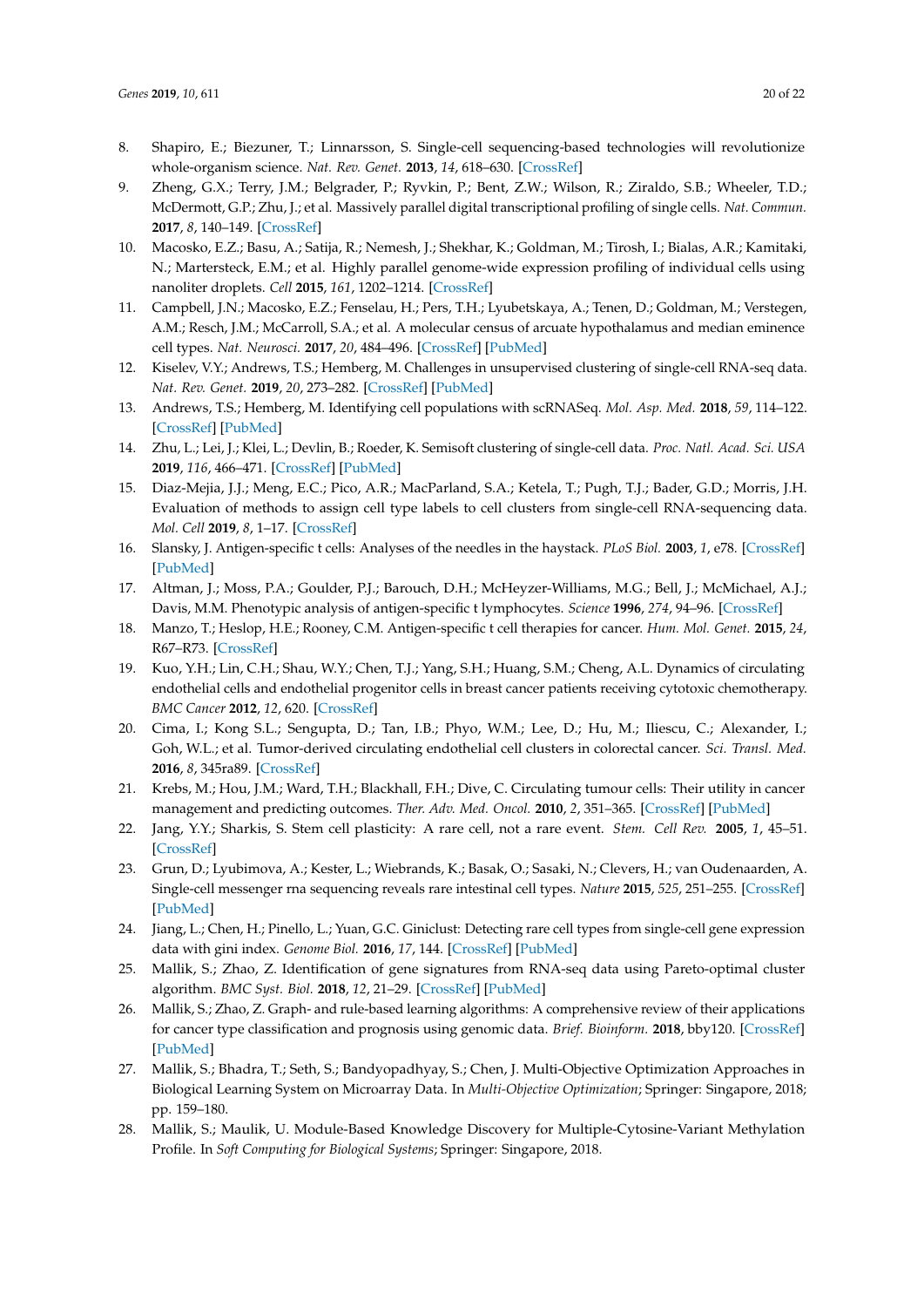- <span id="page-20-0"></span>29. Mallik, S.; Zhao, Z. Towards integrated oncogenic marker recognition through mutual information-based statistically significant feature extraction: An ARM-based study on leukemia expression and methylation profiles. *Quant. Biol.* **2017**, *5*, 302–327. [\[CrossRef\]](http://dx.doi.org/10.1007/s40484-017-0119-0) [\[PubMed\]](http://www.ncbi.nlm.nih.gov/pubmed/30221015)
- 30. Bandyopadhyay, S.; Mallik, S. Integrating Multiple Data Sources for Combinatorial Marker Discovery: A Study in Tumorigenesis. *IEEE/ACM Trans. Comput. Biol. Bioinform.* **2018**, *15*, 673–687.
- <span id="page-20-1"></span>31. Mallik, S.; Bhadra, T.; Maulik, U. Identifying Epigenetic Biomarkers using Maximal Relevance and Minimal Redundancy Based Feature Selection for Multi-Omics Data. *IEEE Trans. Nanobiosci.* **2017**, *16*, 3–10. [\[CrossRef\]](http://dx.doi.org/10.1109/TNB.2017.2650217)
- <span id="page-20-2"></span>32. Mallik, S.; Zhao, Z. ConGEMs: Condensed Gene Co-Expression Module Discovery Through Rule-Based Learning and Its Application to Lung Squamous Cell Carcinoma. *Genes* **2017**, *9*, 7. [\[CrossRef\]](http://dx.doi.org/10.3390/genes9010007)
- <span id="page-20-3"></span>33. Maulik, U.; Sen, S.; Mallik, S.; Bandyopadhyay, S. Detecting TF-MiRNA-Gene Network Based Modules for 5hmC and 5mC Brain Samples: A Intra- and Inter-Species Case-Study Between Human and Rhesus. *BMC Genet.* **2018**, *19*, 9. [\[CrossRef\]](http://dx.doi.org/10.1186/s12863-017-0574-7) [\[PubMed\]](http://www.ncbi.nlm.nih.gov/pubmed/29357837)
- <span id="page-20-4"></span>34. Aqil, M.; Naqvi, A.R.; Mallik, S.; Bandyopadhyay, S.; Maulik, U.; Jameel, S. The HIV Nef protein modulates cellular and exosomal miRNA profiles in human monocytic cells. *J. Extracell. Vesicles* **2014**, *3*, 23129. [\[CrossRef\]](http://dx.doi.org/10.3402/jev.v3.23129) [\[PubMed\]](http://www.ncbi.nlm.nih.gov/pubmed/24678387)
- <span id="page-20-5"></span>35. Aqil, M.; Mallik, S.; Bandyopadhyay, S.; Maulik, U.; Jameel, S. Transcriptomic Analysis of mRNAs in Human Monocytic Cells Expressing the HIV-1 Nef Protein and Their Exosomes. *BioMed Res. Int.* **2015**, *2015*, 492395. [\[CrossRef\]](http://dx.doi.org/10.1155/2015/492395) [\[PubMed\]](http://www.ncbi.nlm.nih.gov/pubmed/25961023)
- <span id="page-20-6"></span>36. Maulik, U.; Mallik, S.; Mukhopadhyay, A.; Bandyopadhyay, S. Analyzing Gene Expression and Methylation Data Profiles using StatBicRM: Statistical Biclustering-based Rule Mining. *PLoS ONE* **2015**, *10*, e0119448. [\[CrossRef\]](http://dx.doi.org/10.1371/journal.pone.0119448) [\[PubMed\]](http://www.ncbi.nlm.nih.gov/pubmed/25830807)
- 37. Mallik, S.; Sen, S.; Maulik, U. IDPT: Insights into Potential Intrinsically Disordered Proteins Through Transcriptomic Analysis of Genes for Prostate Carcinoma Epigenetic Data. *Gene* **2016**, *586*, 87–96. [\[CrossRef\]](http://dx.doi.org/10.1016/j.gene.2016.03.056)
- 38. Mallik, S.; Zhao, Z. TrapRM: Transcriptomic and Proteomic Rule Mining using Weighted Shortest Distance Based Multiple Minimum Supports for Multi-Omics Dataset. In Proceedings of the 2017 IEEE International Conference on Bioinformatics and Biomedicine (BIBM), Kansas City, MO, USA, 13–16 November 2017.
- 39. Mallik, S.; Mukhopadhyay, A.; Maulik, U.; Bandyopadhyay, S. Integrated Analysis of Gene Expression and Genome-wide DNA Methylation for Tumor Prediction: An Association Rule Mining-based Approach. In Proceedings of the 2013 IEEE Symposium on Computational Intelligence in Bioinformatics and Computational Biology (CIBCB), Singapore, 16–19 April 2013; pp. 120–127.
- <span id="page-20-7"></span>40. Mallik, S.; Mukhopadhyay, A.; Maulik, U. Integrated Statistical and Rule-Mining Techniques for DNA Methylation and Gene Expression Data Analysis. *JAISCR* **2013**, *3*, 101–115. [\[CrossRef\]](http://dx.doi.org/10.2478/jaiscr-2014-0008)
- <span id="page-20-8"></span>41. Khan, A.; Katanic, D.; Thakar, J. Meta-analysis of cell- specific transcriptomic data using fuzzy c-means clustering discovers versatile viral responsive genes. *BMC Bioinform.* **2017**, *18*, 295. [\[CrossRef\]](http://dx.doi.org/10.1186/s12859-017-1669-x)
- <span id="page-20-9"></span>42. Fu, L.; Medico, E. FLAME, a novel fuzzy clustering method for the analysis of DNA microarray data. *BMC Bioinform.* **2007**, *8*, 1–15. [\[CrossRef\]](http://dx.doi.org/10.1186/1471-2105-8-3)
- <span id="page-20-10"></span>43. Talwar, D.; Mongia, A.; Sengupta, D.; Majumdar, A. AutoImpute: Autoencoder based imputation of single-cell RNA-seq data. *Sci. Rep.* **2008**, *8*, 16329. [\[CrossRef\]](http://dx.doi.org/10.1038/s41598-018-34688-x)
- <span id="page-20-11"></span>44. Bacher, R.; Chu, L.F.; Leng, N.; Gasch, A.P.; Thomson, J.A.; Stewart, R.M.; Newton, M.; Kendziorski, C. SCnorm: Robust normalization of single-cell RNA-seq data. *Nat. Methods* **2017**, *14*, 584–586. [\[CrossRef\]](http://dx.doi.org/10.1038/nmeth.4263)
- <span id="page-20-12"></span>45. Bezdek, J.C.; Ehrlich, R.; Full, W. FCM: The fuzzy c-means clustering algorithm. *Comput. Geosci.* **1984**, *10*, 191–203. [\[CrossRef\]](http://dx.doi.org/10.1016/0098-3004(84)90020-7)
- <span id="page-20-13"></span>46. Bezdek, J.C. Cluster validity with fuzzy sets. *J. Cybern.* **1974**, *3*, 58–78. [\[CrossRef\]](http://dx.doi.org/10.1080/01969727308546047)
- <span id="page-20-14"></span>47. Joopudi, S.; Rathi, S.S.; Narasimhan, S.; Rengaswamy, R. A New Cluster Validity Index for Fuzzy Clustering. In Proceedings of the 10th IFAC Int Symp on Dynamics and Control of Process Systems, Mumbai, India, 18–20 December 2013.
- <span id="page-20-15"></span>48. Bezdek, J.C. Numerical taxonomy with fuzzy sets. *Math. Biol.* **1974**, *1*, 57–71. [\[CrossRef\]](http://dx.doi.org/10.1007/BF02339490)
- <span id="page-20-16"></span>49. Dave, R.N. Validating fuzzy partitions obtained through c-shells clustering. *Pattern Recognit. Lett.* **1996**, *17*, 613–623. [\[CrossRef\]](http://dx.doi.org/10.1016/0167-8655(96)00026-8)
- <span id="page-20-17"></span>50. Eustaquio, F. On Fuzzy Cluster Validity Indexes for High Dimensional Feature Space. *Adv. Fuzzy Log. Technol. Adv. Intell. Syst. Comput.* **2017**, *642*, 1–13.
- <span id="page-20-18"></span>51. Campello, R.; Hruschka, E. A fuzzy extension of the silhouette width criterion for cluster analysis. *Fuzzy Sets Syst.* **2006**, *157*, 2858–2875. [\[CrossRef\]](http://dx.doi.org/10.1016/j.fss.2006.07.006)